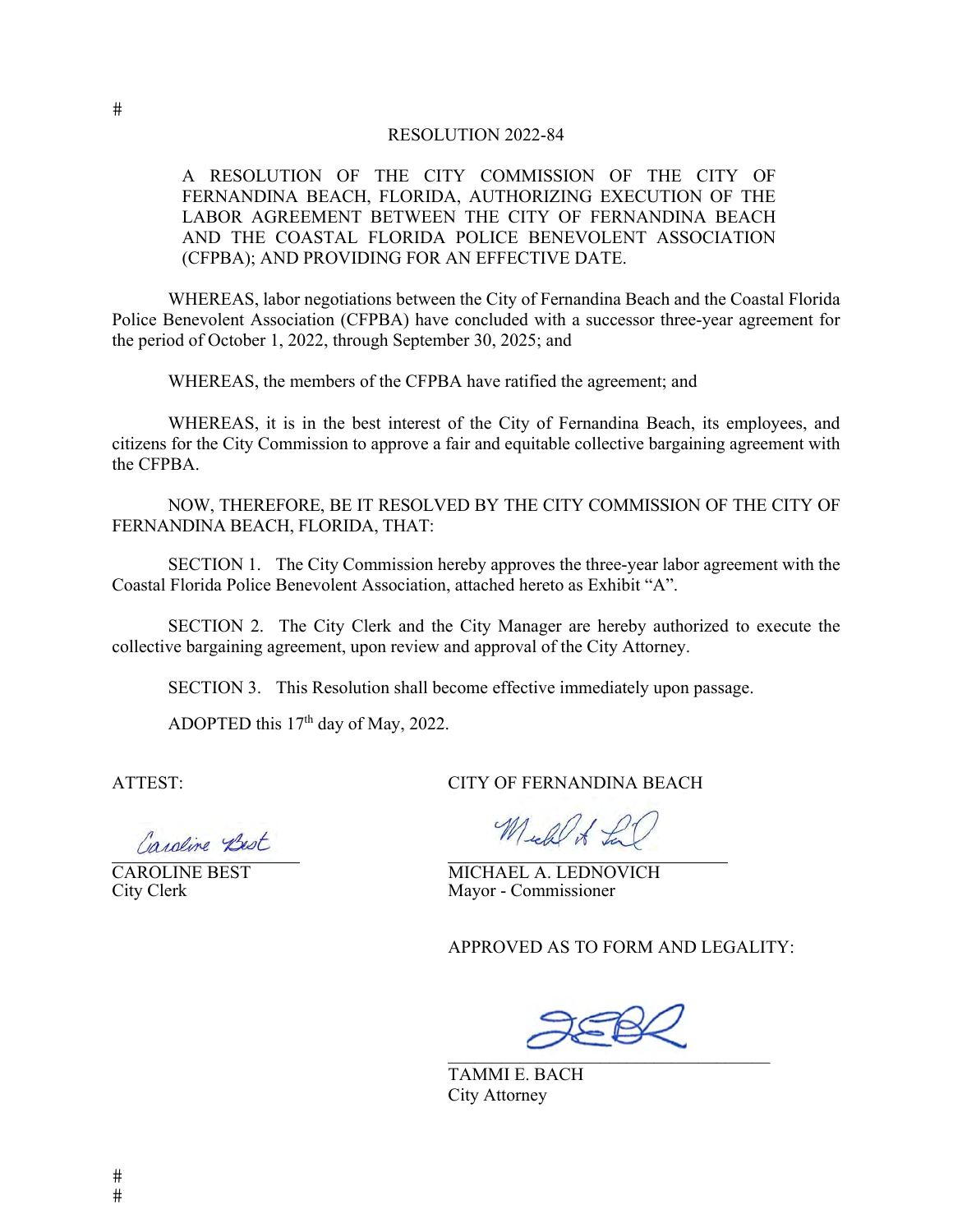

# Collective Bargaining Agreement

Between the City of Fernandina Beach and the Coastal Florida Police Benevolent Association

Effective October 1, 2022, through September 30, 2025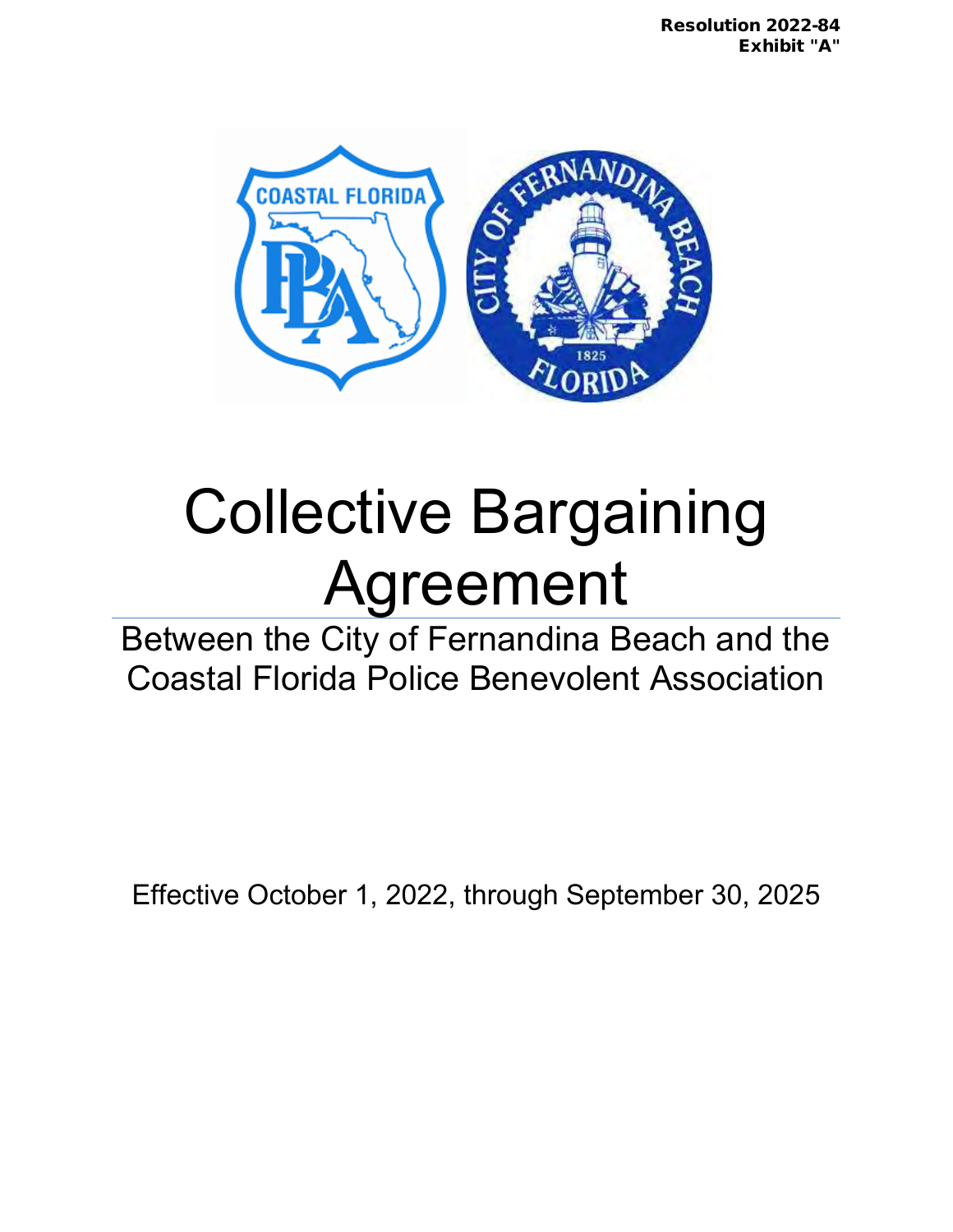# **Table of Contents**

| <b>Article</b> | <b>Article Title</b>                      | Page                                       |
|----------------|-------------------------------------------|--------------------------------------------|
|                | Preamble                                  | 1                                          |
| $\mathbf 1$    | Recognition                               | 1                                          |
| $\overline{c}$ | <b>Management Rights</b>                  |                                            |
| 3              | Representatives of the CFPBA              | $\overline{\mathbf{c}}$                    |
| 4              | Representatives of the City               |                                            |
| 5              | No Discrimination                         | $\begin{array}{c} 2 \\ 2 \\ 3 \end{array}$ |
| 6              | <b>Grievance Procedure</b>                |                                            |
| $\overline{7}$ | <b>Union Security</b>                     | 5                                          |
| 8              | <b>Dues Deduction</b>                     | 5                                          |
| 9              | <b>Discipline</b>                         | 6                                          |
| 10             | <b>Official Duties</b>                    | 8                                          |
| 11             | Liability                                 | 8                                          |
| 12             | Safety and Health                         | 8                                          |
| 13             | Workweek                                  | $\boldsymbol{9}$                           |
| 14             | Hours of Work; Overtime; Compensation     | 9                                          |
| 15             | Recall, Standby, and On-Call Time         | 11                                         |
| 16             | Leaves                                    | 13                                         |
| 17             | Wages                                     | 18                                         |
| 18             | Insurance                                 | 19                                         |
| 19             | <b>Training and Tuition Reimbursement</b> | 20                                         |
| 20             | Seniority                                 | 21                                         |
| 21             | <b>Bulletin Boards</b>                    | 23                                         |
| 22             | <b>Uniforms and Equipment</b>             | 23                                         |
| 23             | Severability                              | 24                                         |
| 24             | Residency                                 | 25                                         |
| 25             | <b>Assigned Vehicles</b>                  | 25                                         |
| 26             | <b>Emergency Provisions</b>               | 25                                         |
| 27             | Pension                                   | 26                                         |
| 28             | Promotions                                | 26                                         |
| 29             | <b>Off-Duty Employment</b>                | 26                                         |
| 30             | Labor Management Committee                | 27                                         |
| 31             | Duration, Modification, and Renegotiation | 27                                         |
|                | <b>Signature Page</b>                     | 28                                         |
| Appendix "A"   | <b>Grievance Form</b>                     | 29                                         |
| Appendix "B"   | Step Pay Plan                             | 30                                         |
| <b>Notes</b>   |                                           | 33                                         |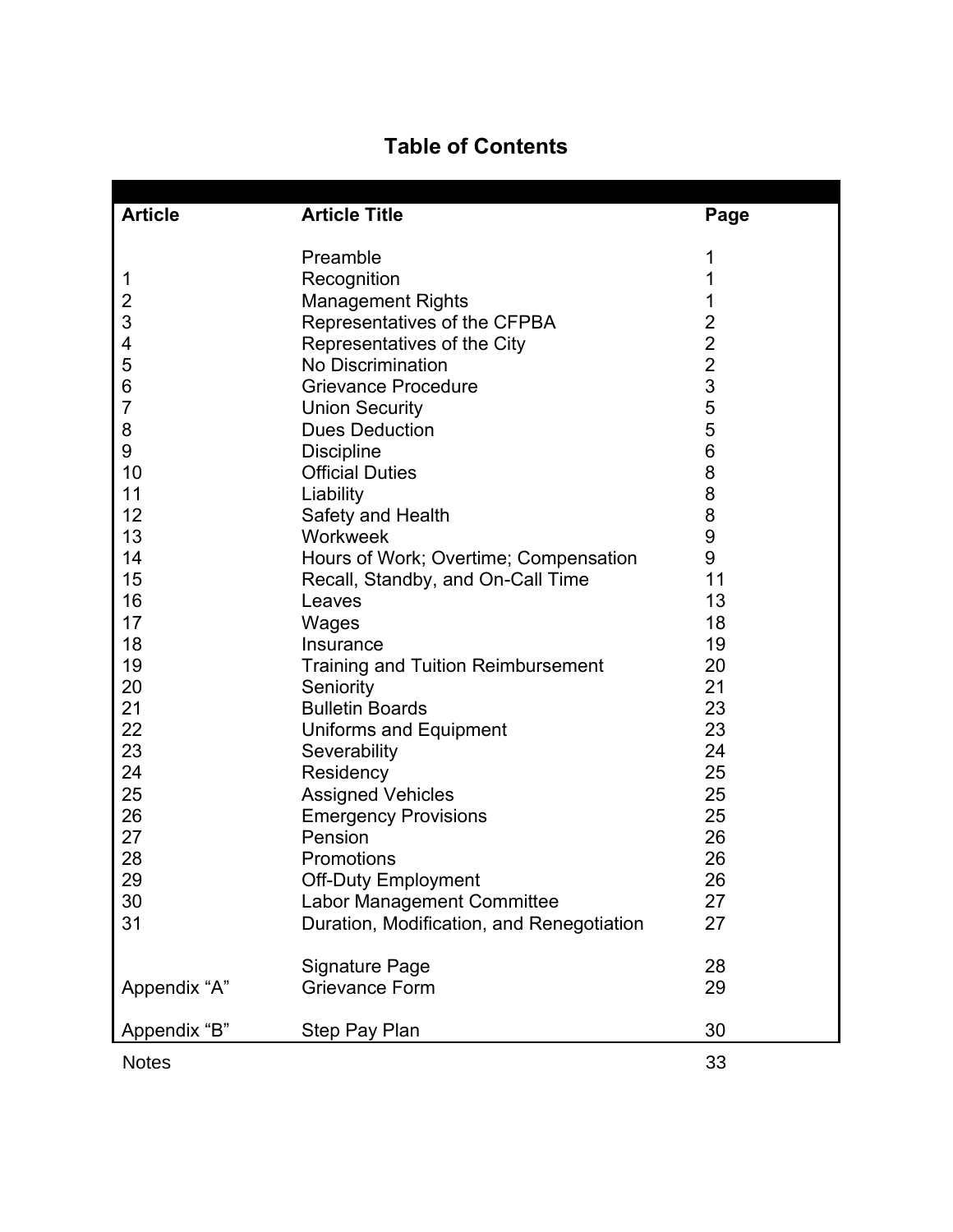#### **PREAMBLE**

It is the intent and purpose of this Agreement to assure sound and mutually beneficial working and economic relationships between the parties hereto, to provide an orderly means of resolving any misunderstandings or differences which may arise, and to set forth herein basic and full agreements between the parties concerning wages, hours of employment, and other terms and conditions of employment. It is understood that the City is engaged in furnishing essential public services which vitally affect the health, safety and tranquility of the public and both parties hereto recognize the need for their pledge and support to the continuous and reliable services to the public.

#### **ARTICLE 1 - RECOGNITION**

The City of Fernandina Beach, hereinafter referred to as the "City," pursuant to Florida State Statutes, Chapter 447, and in accordance with the Florida Public Employees Relations Commission Unit Certification No. 720, agrees to recognize the Coastal Florida Police Benevolent Association, Inc., hereinafter referred to as the "CFPBA" as the sole and exclusive Bargaining Agent for all sworn police officers, through the rank of sergeant for the purpose of collective bargaining in the determination of wages, hours and terms and conditions of employment of the public employees within the bargaining unit unless and until recognition of such bargaining representative is withdrawn by a vote of the majority of the employees represented.

#### **ARTICLE 2 - MANAGEMENT RIGHTS**

2.1 Except as specifically limited by the express provisions of this Agreement, the City retains all traditional rights to manage and direct the affairs of the City in all of its various aspects and to manage and direct its employees including but not limited to the following: to plan, direct, control and determine the budget and all the operations, services and missions of the City; to supervise and direct the working forces; to establish the qualifications for employees and promotions and to employ employees; to schedule and assign work; to establish work and productivity standards and, from time to time, to change those standards; to assign overtime; to contract out for goods and services; to determine the methods, means, organization and number of personnel by which such operations and services shall be made or purchased; to make, alter and enforce reasonable rules, regulations orders and policies; to evaluate employees; to establish performance standards; to discipline, suspend and/or discharge non-probationary employees for just cause; to change or eliminate existing methods, equipment or facilities or introduce new ones; to take any and all actions as may be necessary to carry out the mission of the City and the Police Department in the event of civil emergency as may be declared by the Mayor, City Manager, Police Chief or their authorized designees; to determine, in the sole discretion of the Mayor, that civil emergency conditions exist, which may include, but are not limited to, riots, civil disorders, tornado conditions, floods, hurricanes or other catastrophes; and, to carry out the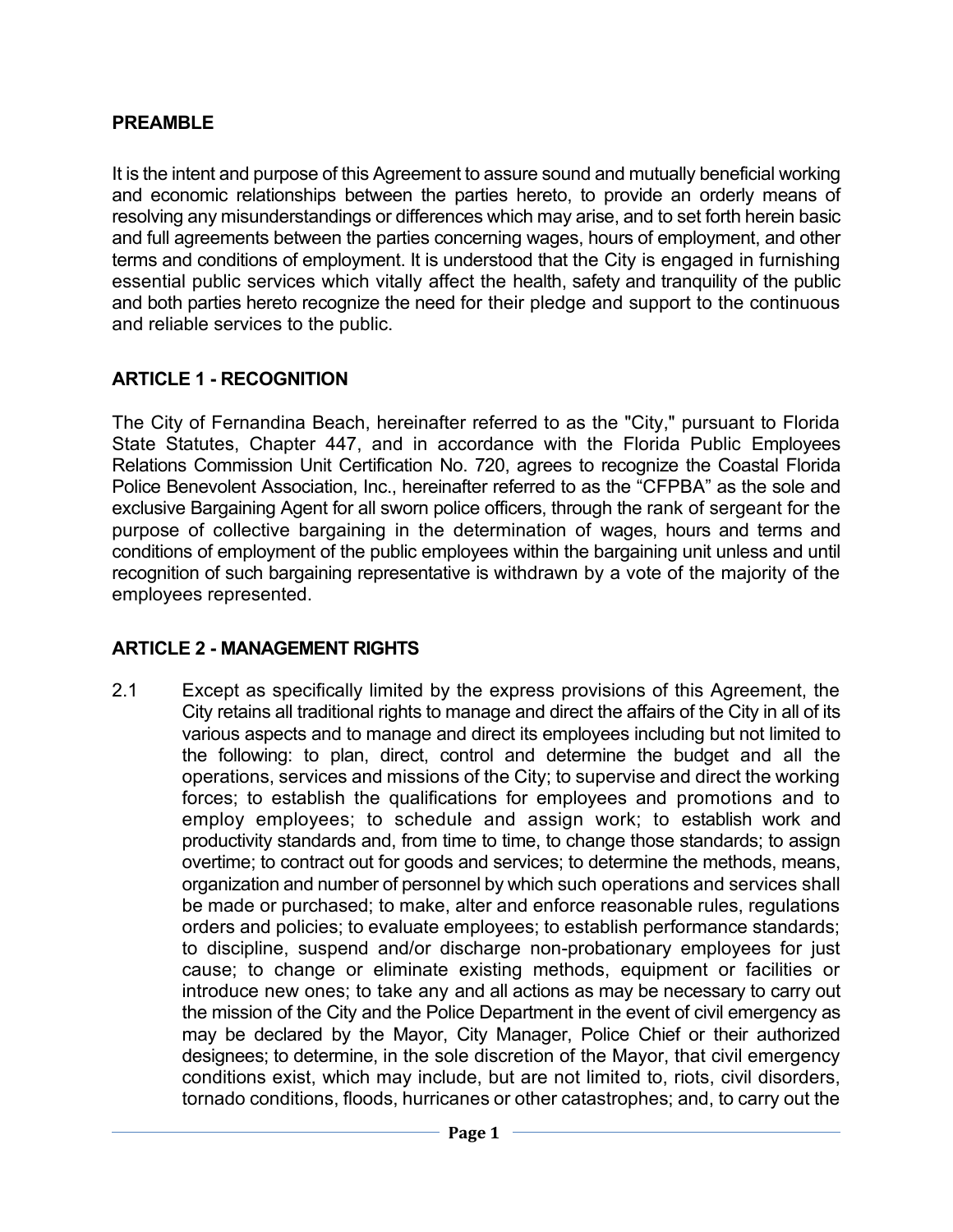mission of the City; provided however, that the exercise of any of the above rights shall not conflict with any of the express written provisions of this Agreement.

- 2.2 The City has the exclusive right to schedule overtime work as required in the manner most advantageous to the City, consistent with the applicable provisions of this Agreement.
- 2.3 The CFPBA recognizes the exclusive right of the Chief to establish departmental rules and procedure. However, in all cases where practical, major changes in departmental rules and procedures will be supplied to officials of the CFPBA for comments and suggestions prior to implementation.
- 2.4 A police officer's probationary period shall be for a period of two hundred and seventy-five (275) work days from the first day of a full time status. This period is equivalent to approximately eighteen (18) months. For the purpose of this article, leave days of any type will not be considered a workday. The probationary employee can be disciplined or discharged at any time without cause.

## **ARTICLE 3 - REPRESENTATIVES OF THE CFPBA**

The CFPBA shall be represented by its local officials as designated in writing to the City. In any matter between the City and the CFPBA an alternate may be selected from the CFPBA with a letter of authorization from the trustees.

# **ARTICLE 4 - REPRESENTATIVES OF THE CITY**

The City shall be represented by its city manager or his designees, whose name shall be submitted to the CFPBA representatives.

## **ARTICLE 5 - NO DISCRIMINATION AND VETERAN PROTECTION**

- 5.1 No employee covered by this Agreement will be discriminated against because of age, race, color, creed, religion, sex, national origin, membership or non-membership in the CFPBA, marital status or physical handicap. All references in this Agreement to employees of the male gender are used for convenience only and shall be construed to include both male and female employees.
- 5.2 All requirements of applicable statutes and rules concerning veteran preferences and protections under Florida and Federal law are incorporated into this collective bargaining agreement by reference and are superior to any conflicting provision of this collective bargaining agreement.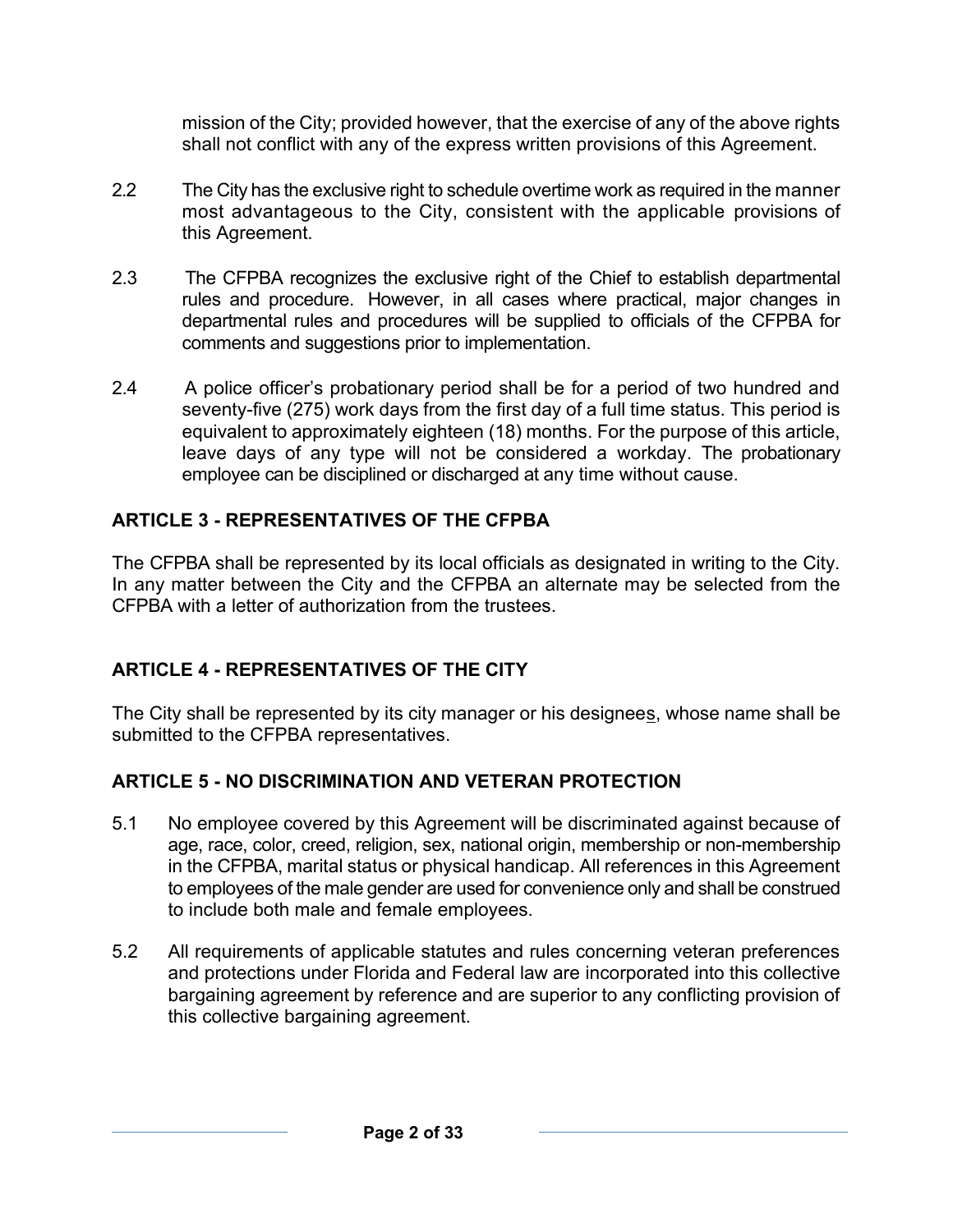## **ARTICLE 6 - GRIEVANCE PROCEDURE**

In order to provide for harmonious working relationships between the parties and to provide the expeditious resolution of misunderstandings or grievances, the parties agree to the following procedure. Both parties agree to encourage the informal resolution of workplace issues. A grievance shall be defined as any dispute that a member of the bargaining unit or the CFPBA may have arising out of the interpretation or application of this Agreement. The times indicated on all steps may be extended by mutual written agreement, but both parties agree to resolve grievances or move the process forward without undue delay. During each step of the grievance procedure the effected employee (grievant) may have a CFPBA representative present or if not a member of the CFPBA a representative of his choice.

Step 1: The grievant shall discuss the issue with the appropriate bureau commander within the chain of command ten (10) business days of the occurrence giving rise to the potential grievance. The bureau commander shall attempt to resolve the issue within ten (10) business days of the discussion.

Step 2: If the issue has not been satisfactorily resolved, the employee, or the CFPBA representative, shall present a formal grievance in writing to the Chief of Police within ten (10) business days of the receipt of the bureau commander's response as set forth in Step 1. The Chief shall meet with the employee and his CFPBA representative within ten (10) business days of receiving the grievance. The Chief will respond, in writing, within ten (10) business days of his meeting with the grievant and/or their CFPBA representative.

Step 3: If the grievance is not satisfactorily resolved in Step 2, the employee and/or their CFPBA representative shall present the written grievance, along with the written responses issued in Step 2, to the City Manager, within ten (10) business days of his receipt of the response due in Step 2. The City Manager shall meet with the employee and/or their CFPBA representative within ten (10) business days of receiving the grievance. The City Manager will respond in writing to the employee and the CFPBA within ten (10) business days from the date of the meeting with the grievant and/or their CFPBA representative.

Step 4: If the grievance has not been satisfactorily resolved in Step 3, the CFPBA may request that the grievance be submitted to an impartial Arbitrator for his final and binding decision. Within thirty (30) calendar days from the receipt of the City Manager's response in Step 3, only the CFPBA may request of the City, that an Arbitrator be mutually selected. The parties shall request a list of five (5) Arbitrators to be submitted by the Federal Mediation Conciliation Service and shall attempt to agree on one Arbitrator. Within fifteen (15) days of receiving the list of Arbitrators, the Arbitrator shall be selected. If no agreement is reached, the Arbitrator shall be selected by the CFPBA striking a name from the list with the City striking next, until only one name remains. Arbitration should commence within ninety (90) days or within a reasonable time of the selection of the Arbitrator. The Arbitrator shall stay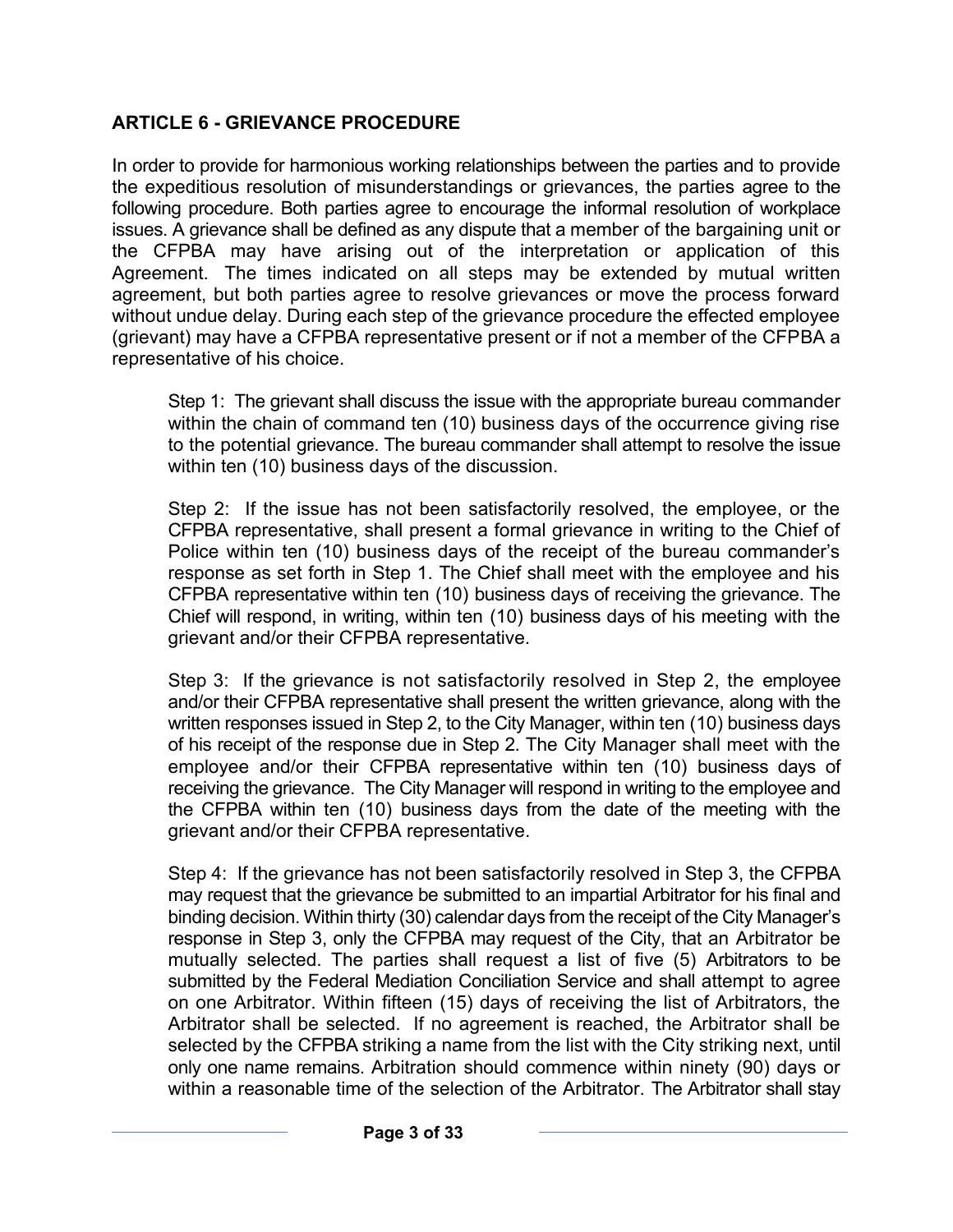within the scope and terms of this Agreement. He/she shall have no authority to change, amend, add to, subtract from or otherwise alter or supplement this Agreement or any Amendment thereto, nor shall he have the authority to supersede any applicable laws in resolving the grievance. The losing party shall bear the expense of the Arbitrator, with each party bearing the expense of its own representatives. The party requesting a transcript of the hearing will bear the cost of the transcription. Copies of the Arbitration award shall be furnished to both parties within thirty (30) days of the hearing and the award shall be final and binding on both parties.

Parties agree to oral closing arguments in lieu of written briefs.

Rules of Grievance Processing

It is agreed:

- (a) A grievance must be brought forward as soon as it might reasonably have become known to exist, not to exceed the ten (10) business day notification period as outlined in Step 1 of the grievance procedure.
- (b) Time limits at any stage of the grievance procedure may be extended by written mutual agreement of the parties involved in that Step.
- (c) A grievance presented at Step 2 and above shall be dated and signed by either the aggrieved employee or the CFPBA representative presenting it. A decision rendered shall be written to the aggrieved employee and the CFPBA representative and shall be dated and signed by the City representative at that Step.
- (d) When a written grievance is presented, the City representative shall acknowledge receipt of it and the date thereof in writing.
- (e) A grievance not advanced to the higher Step within the time limit provided shall be deemed permanently withdrawn and as having been settled on the basis of the decision most recently given. Failure on the part of the City representative to answer within the time limit set forth in any Step will entitle the employee to proceed to the next Step.
- (f) When a grievance is reduced to writing it shall be set forth in the space provided on the approved grievance form. A copy of the form is attached as Appendix A.
- (g) In settlement of any grievance resulting in retroactive adjustment, such adjustment shall be limited to the effective date of signing of the Agreement.
- (h) A class action grievance may be filed on behalf of two (2) or more members by the CFPBA and shall follow the procedures as set forth in this Article.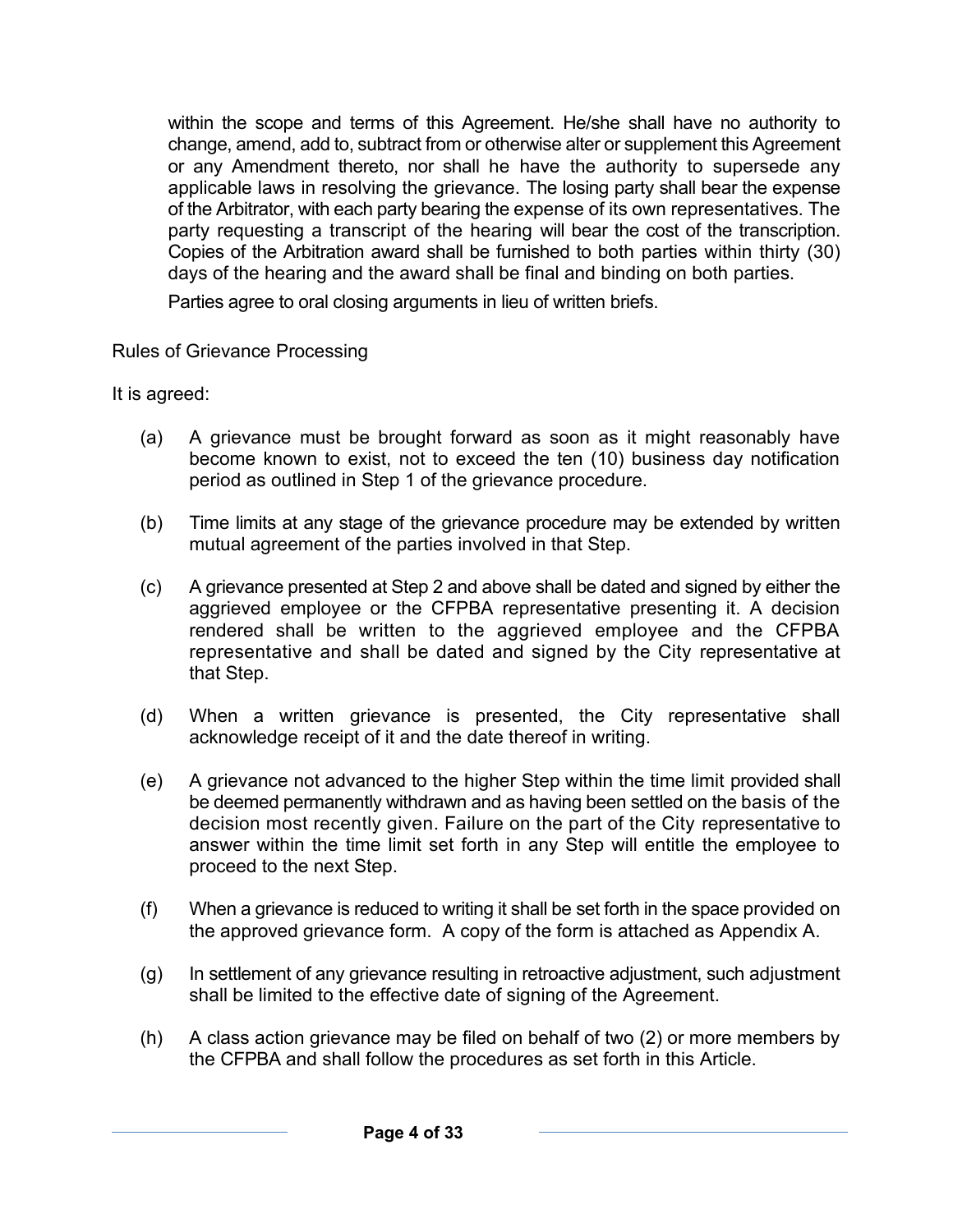## **ARTICLE 7 - UNION SECURITY**

- 7.1 The CFPBA unit representative, or in his absence, his designee, who shall be a member of the CFPBA, shall be granted time off by his supervisor or his designee to conduct CFPBA business that concerns the City which can only be conducted during working hours, provided a written request is submitted prior to the time off period and such absence would not unduly hamper the operations of where such officer is employed. In emergencies, the request may be submitted orally and later confirmed in writing.
- 7.2 Any time during the fiscal year a bargaining unit member may voluntarily donate no less than two (2) hours nor more than twenty-four (24) hours of leave time to a Time Pool to be used by city employees designated by CFPBA for union business and designated union activities such as negotiation of Union Contracts, grievance handling, attendance at union functions, seminars, conferences, symposia, required meetings including city and county, but not to include political events which might create the perception of endorsement of a political candidate.
- 7.3 A representative of the union desiring to be away from work on official Union business shall submit a Time Bank request at least five (5) days prior to the date of such meeting to the employee's immediate supervisor and such request shall not be unreasonably denied. In the event there is insufficient time to provide the five (5) day notice because of an unknown situation such as attend a grievance or pending meeting then the representative will make every reasonable effort to notify his/her supervisor as soon as they are made aware of that required attendance.
- 7.4 Donations of Time shall be authorized by the employee and receipt of such donation shall be noted back to the employee and the Chief of Police by the Human Resources Department. An accurate record of Time Pool hours accumulated and used shall be kept by both the Human Resources Department and Union.

# **ARTICLE 8, DUES DEDUCTION**

Upon receipt of a written authorization from an employee covered by this Agreement, the City agrees to deduct dues and assessments in an amount certified by the CFPBA from the pay of the employee so authorizing. The City will remit to the CFPBA such sums within ten (10) days. Changes in the membership dues or assessment rates will be certified to the City in writing over the signature of the President of the CFPBA and shall be furnished to the City at least thirty (30) days in advance of the effective date of such change. The City's remittance will be deemed correct if the CFPBA does not give written notice to the City within two (2) calendar weeks after a remittance is received of its belief that the remittance is incorrect, with reason(s) stated thereof.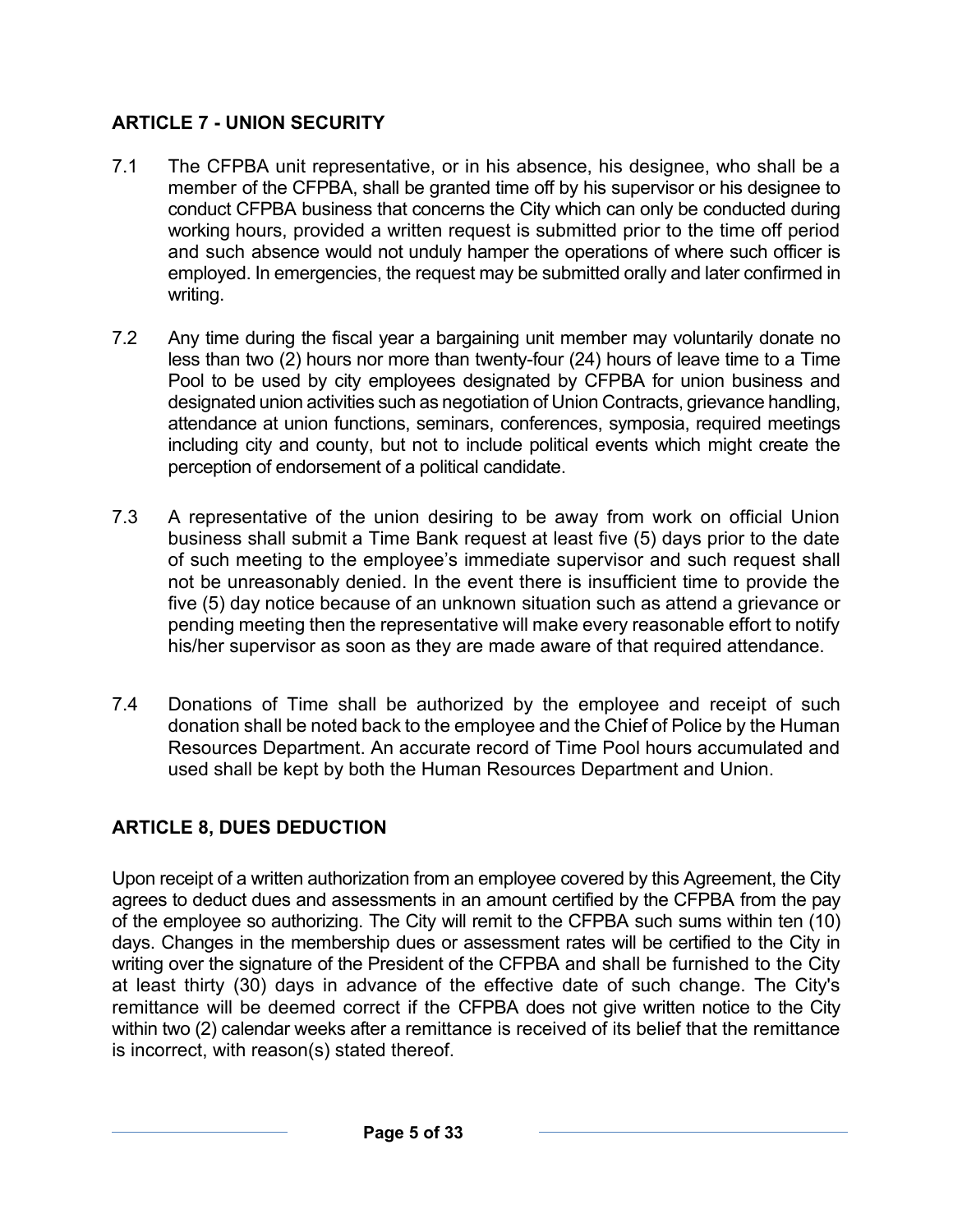## **ARTICLE 9 - DISCIPLINE**

- 9.1 Discipline and Appeals: The City reserves the right to discipline its non-probationary employees for just cause including suspension, demotion or dismissal.
- 9.2 Rights of Law Enforcement Officers While under Investigation: Whenever a Police Officer is under investigation and subject to interrogation by members of his or her agency for any reason which could lead to disciplinary action, demotion or dismissal, Florida Statutes 112.531-112.534 apply; and such interrogation shall be conducted under the following conditions:
	- (a) The interrogation or interview shall be conducted at a reasonable hour, preferably at a time when the law enforcement officer is on duty, unless the seriousness of the investigation is of such a degree that an immediate action is required.
	- (b) The interrogation or interview shall take place either at the office of Internal Investigations or at the office of the police unit in which the incident allegedly occurred, as designated by the investigating officer or agency.
	- (c) The law enforcement officer under investigation shall be informed of the rank, name and command of the officer in charge of the investigation, the interrogating officer and all persons present during the interrogation or interview. All questions directed to the officer under interrogation or interview shall be asked by and through one (1) interrogator during any one investigative interrogation, unless specifically waived by the officer under investigation.
	- (d) The law enforcement officer under investigation shall be informed of the nature of the investigation prior to any interrogation or interview and shall be informed of the name of all complainants. Should the charges not be substantiated the aggrieved officer will be informed in writing by the Chief of Police or his designee.
	- (e) Interrogating sessions or interviews shall be for reasonable periods and shall be timed to allow for such personal necessities and rest periods as are reasonably necessary.
	- (f) The law enforcement officer under interrogation or interview shall not be subjected to offensive language or threatened with transfer, dismissal, or disciplinary action. No promise or reward shall be made as an inducement to answer any questions.
	- (g) The entire interrogation or interview of a law enforcement officer by the Internal Investigation Section, including the times of all recess periods, shall be \*recorded and there shall be no unrecorded questions or statements.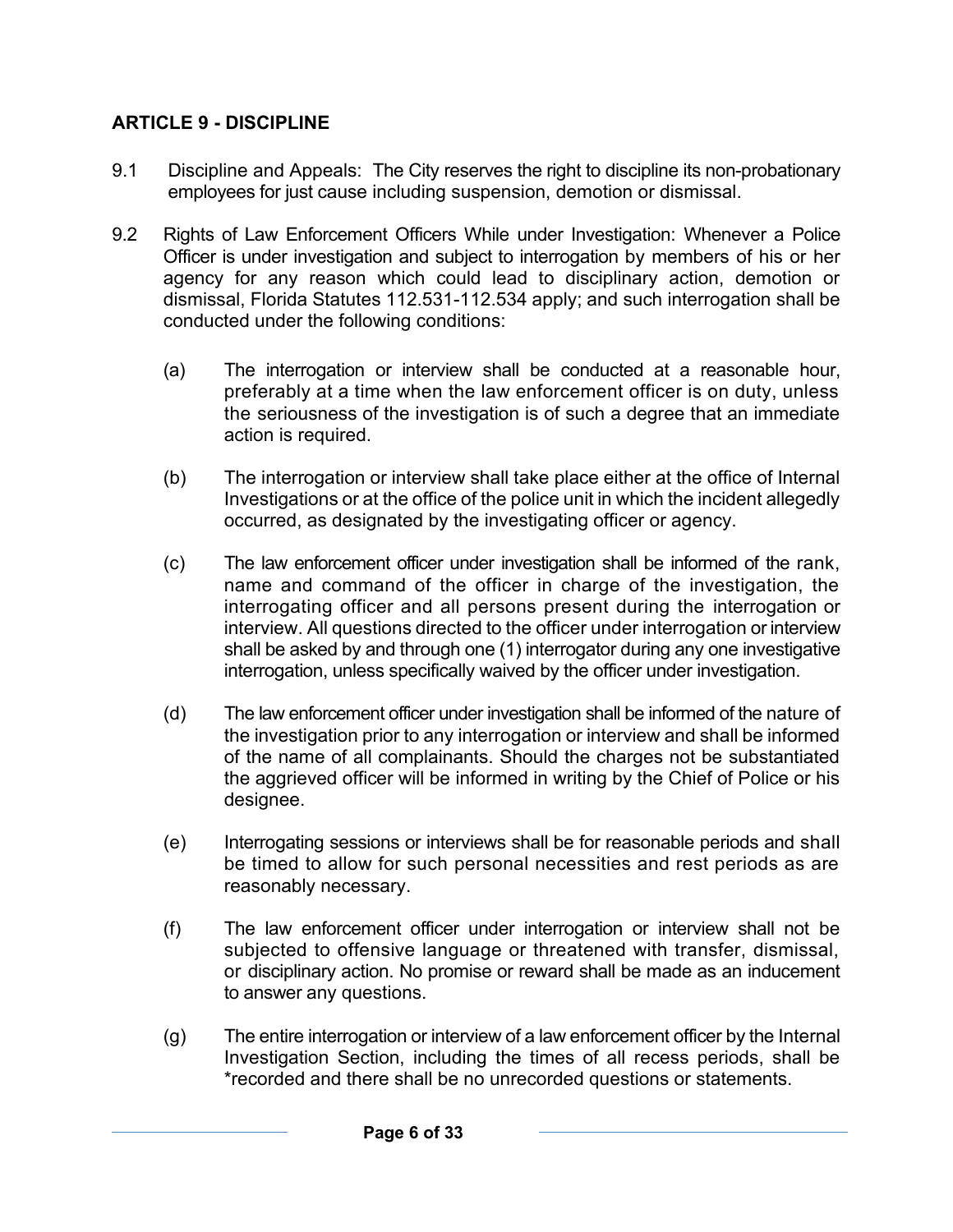- (h) If the law enforcement officer under interrogation or interview is under arrest, or is likely to be placed under arrest as a result of the interrogation or interview, he shall be completely informed of all rights, prior to the commencement of the interrogation or interview.
- (i) At the request of any law enforcement officer under investigation, he shall have the right to be represented by counsel or any other representative of his choice who shall be present at all times during such interrogation or interview whenever the interrogation or interview relates to the officer's continued fitness for law enforcement duty or employment.
- (j) No law enforcement officer shall be discharged; disciplined; demoted; denied promotion, transfer, or reassignment; or otherwise discriminated against in regard to his or her employment or appointment, or be threatened with any such treatment, by reason of his or her exercise of the rights granted by this part.
- (k) A complaint filed against a law enforcement officer with a law enforcement agency and all information obtained pursuant to the investigation by the agency of such complaint shall be confidential and exempt from the provisions of s. 119.07(1) until the investigation ceases to be active, or until the agency head or the agency head's designee provides written notice to the officer who is the subject of the complaint, either personally or by mail, that the agency has either: (1) Concluded the investigation with a finding not to proceed with disciplinary action or to file charges; or (2) Concluded the investigation with a finding to proceed with disciplinary action or to file charges.
- (l) The officer who is the subject of the complaint may review the complaint and all statements regardless of form made by the complainant and witnesses immediately prior to the beginning of the investigative interview. If a witness to a complaint is incarcerated in a correctional facility and may be under the supervision of, or have contact with, the officer under investigation, only the names and written statements of the complainant and non-incarcerated witnesses may be reviewed by the officer under investigation immediately prior to the beginning of the investigative interview.

\* *Recorded shall mean any one or more of the following: taking of statement by audio tape recorder or by a court stenographer. Under no circumstances shall this Article conflict with the requirements of State law*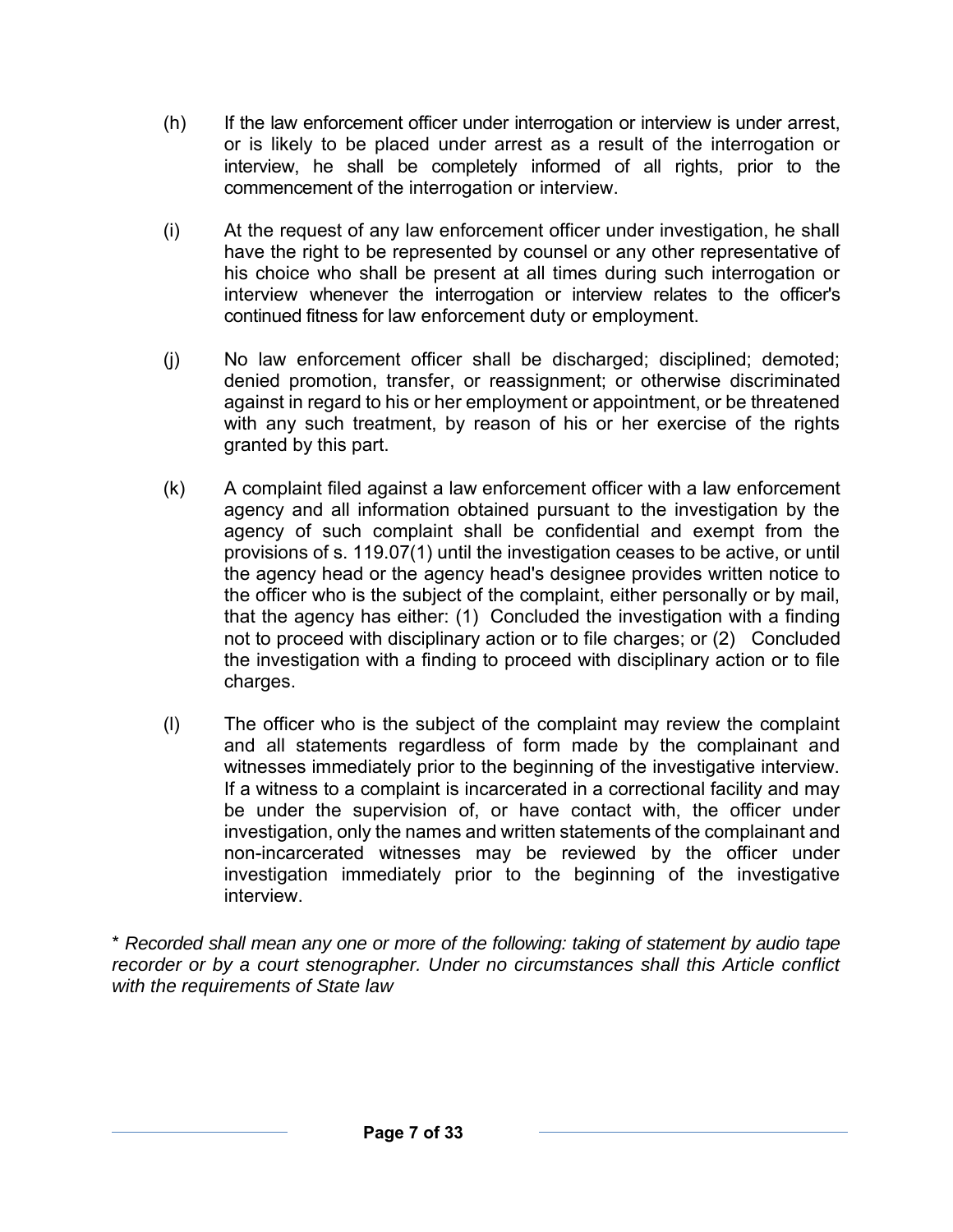## **ARTICLE 10 - OFFICIAL DUTIES**

No employee shall refuse to perform any official police act as ordered by a supervisor or required by State, County or Municipal law. No employee shall be required to perform any act or function which is outside the scope of a police officer's function or not generally considered to be a bona fide police function. The duty of a police officer shall be as presently set forth or as amended in the rules and regulations of the City of Fernandina Beach, Florida, and/or the Fernandina Beach Police Department Policy Manual.

## **ARTICLE 11 – LIABILITY**

No employee shall be held liable financially for any equipment which is lost, stolen, damaged, destroyed, or otherwise rendered unusable unless the employee exhibited extreme negligence or malicious intent, with each instance of extreme negligence or malicious intent being decided on its own merit. While officers can still be disciplined for the negligent or malicious destruction of equipment, up to and including termination, no officer shall be financially responsible for damage to a vehicle or equipment contained in the vehicle caused by the negligent or extreme negligent operation of a motor vehicle.

## **ARTICLE 12 - SAFETY AND HEALTH**

- 12.1 No employee shall be required to operate a vehicle which is demonstrably shown to be defective or unsafe. Each marked police car shall be equipped with the necessary equipment to permit the employee to perform his/her duties. Such equipment may include, but not be limited to, emergency lights, sirens, long gun and case or rack, and rear seat prisoner cage. Every reasonable effort will be made to ensure each marked police car has a working MDT and In Car Video System.
- 12.2 Because the City and the Union are committed to providing a safe and healthy workplace, a Safety Committee made up of management and labor exists in an advisory capacity. The Safety Committee recommends improvements to workplace safety and health and identifies corrective measures needed to minimize safety and health hazards. A police officer will serve on the Safety Committee as a representative of the CFPBA bargaining unit and attend regular monthly meetings.
- 12.3 Each bargaining unit member may annually choose to have a comprehensive medical evaluation equivalent to that provided to the members of the Fernandina Beach Fire Department at the employee's own expense. After providing proof to the city that an employee paid for and completed a comprehensive medical exam, the City shall reimburse the employee two-hundred dollars (\$200.00) of the cost of the exam. Employees shall be offered the opportunity to obtain the medical evaluation while on-duty.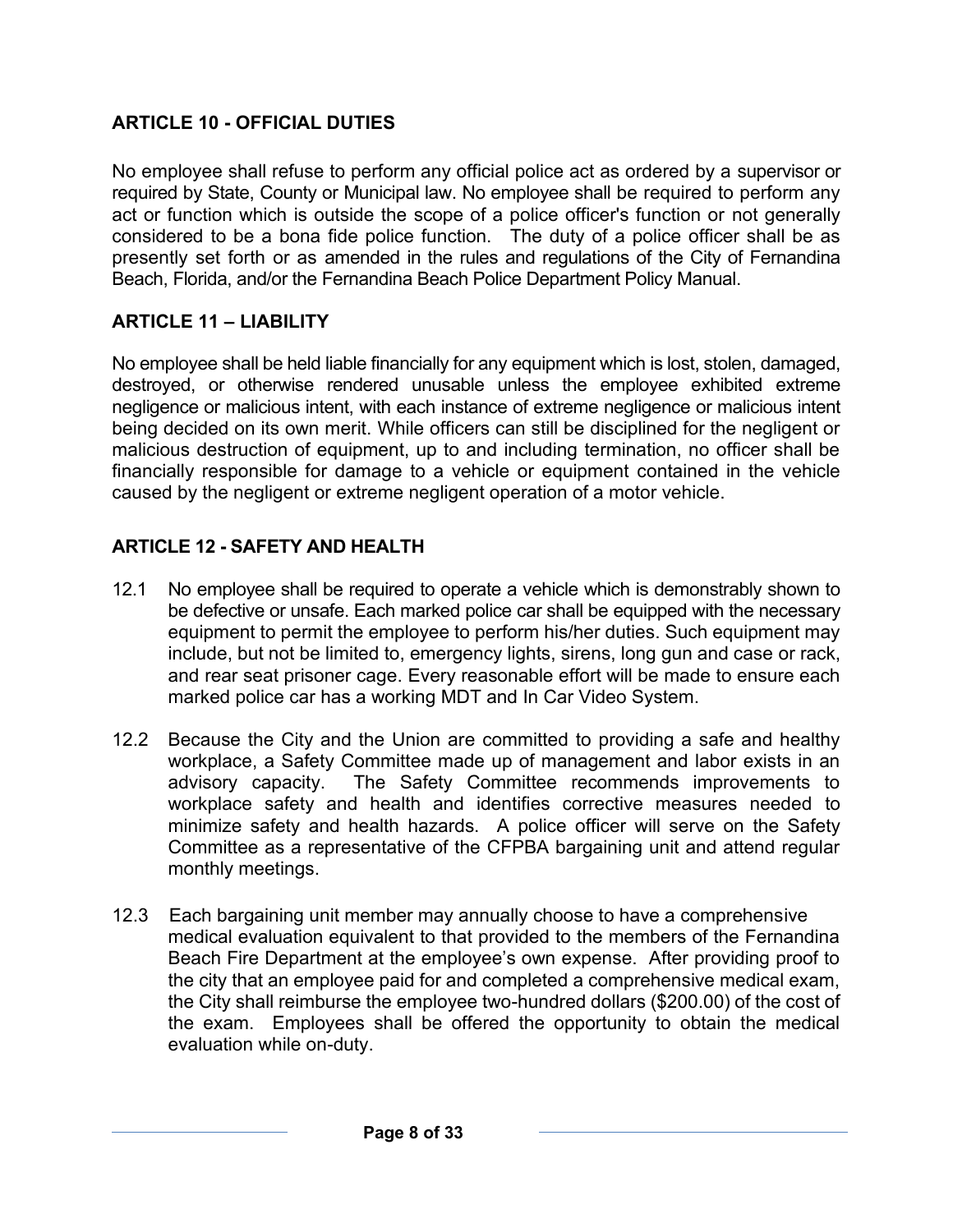## **ARTICLE 13 - WORKWEEK**

- 13.1 The work period for employees shall be fourteen (14) consecutive days and the regular work schedule during that period shall consist of eighty-four (84) hours. If calls for service permit, employees may take a one (1) hour meal break which shall be included as hours worked, however employees shall monitor their communications device(s) in the event that they are required to respond to provide police services.
- 13.2 Employees may attend training classes as approved and determined as necessary through the Department. Hours spent attending an approved training class will be counted as hours worked and the employee's schedule will be adjusted so that he/she works eighty-four (84) hours within the fourteen (14) day work schedule. If staffing levels prohibit the adjustment of hours, employees will be compensated for training time attended as agreed upon in Article 14, Section 1 (14.1).
- 13.3 As required by assignment, employees may be required to report five (5) minutes early for assignment and orientation.
- 13.4 As the primary schedule, detectives assigned to the investigative function, will be assigned to work a 10.5-hour day, either Monday to Thursday or Tuesday to Friday.

## **ARTICLE 14 - HOURS OF WORK; OVERTIME; COMPENSATORY TIME**

14.1 Any time worked in excess of eighty four (84) hours in a scheduled work cycle of fourteen (14) days shall be compensated at the rate of one and one-half  $(1\frac{1}{2})$  times the employee's normal hourly rate of pay. Such overtime compensation will be in the form of pay unless compensatory time is requested in writing by the employee. Overtime shall be paid bi-weekly based on the actual total work cycle hours. Approval of overtime and/or requests for compensatory time will be in accordance with departmental policy. Personnel schedules shall not be altered solely to avoid overtime pay, unless the employee affected has at least twenty-four (24) hours' notice of the shift change.

For the purposes of computing overtime, Annual Leave, Personal Time Off, Sick Leave or taking a Holiday off will not be considered hours worked. Compensatory Leave shall be considered as hours worked.

14.2 Employees required to attend court or another official proceeding as a result of their official duties during off duty hours, shall be compensated at the rate of one and one-half (1&1/2) times their normal rate of pay or if requested the equivalent amount of compensatory time. Employee's will be compensated a minimum of three (3) hours for each appearance within a single day as long as multiple appearances are three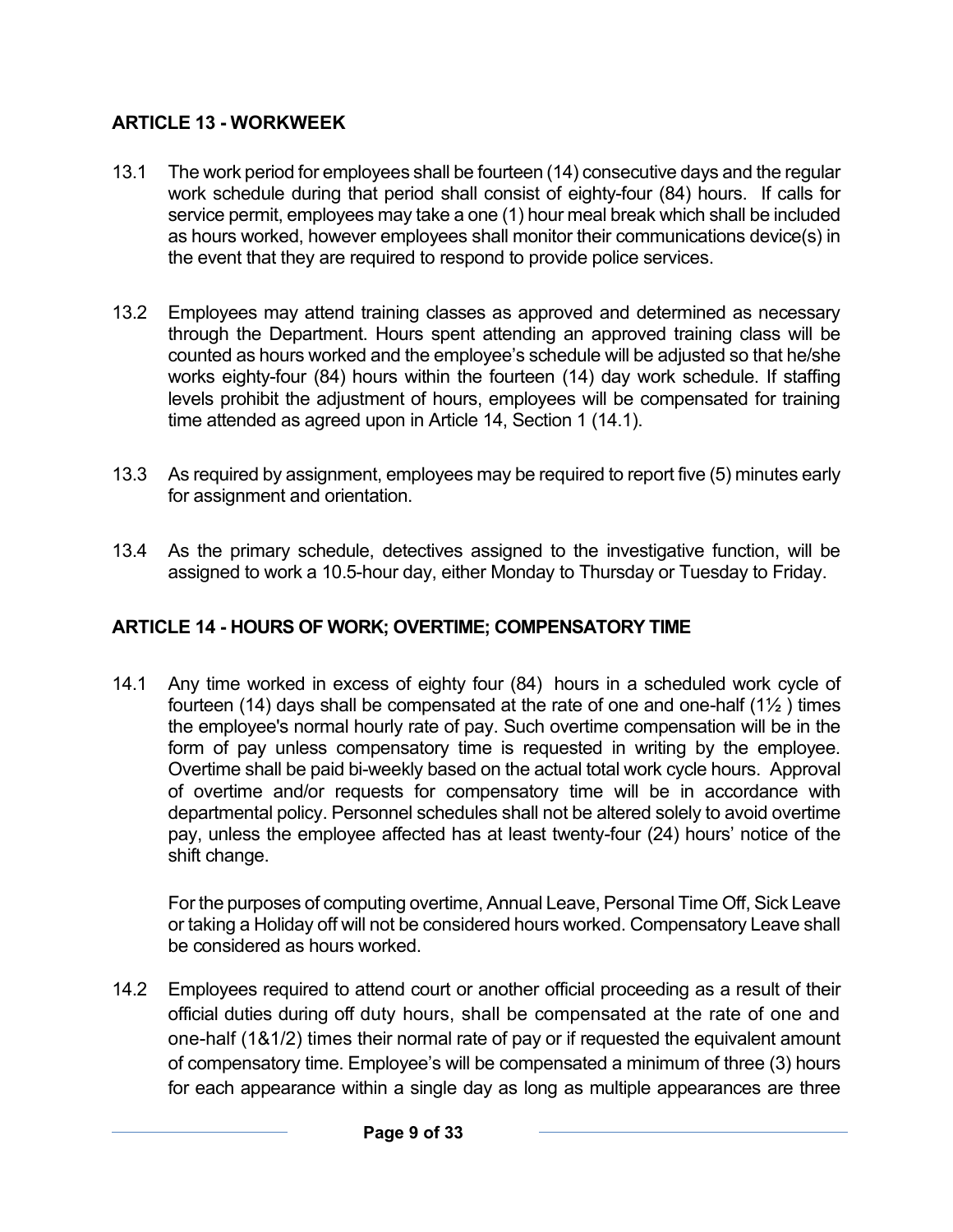hours or more apart. For multiple appearances that are less than three hours apart the calculation of time will start with the first appearance and end with the completion of the last appearance. If the aggregate time of the multiple appearances is less than three (3) hours, the employee shall receive a three (3) hour minimum. Employees assigned to the day shift will agree to make every reasonable effort to obtain warrants, file felony cases or initiate any other court related functions while on duty, as staffing levels permit. If circumstances prohibit completing these tasks while on duty, prior approval for overtime must be obtained as established by Department policy.

14.3 An employee may elect to receive compensatory leave time in lieu of pay, where applicable in this Agreement, up to a maximum accumulation of two hundred (200) hours. The Chief of the Department or his/her designee will notify employees who obtain a compensatory leave balance of in excess of one hundred and seventy six (176) hours and request that the employee take sufficient leave to reduce their compensatory leave account below one hundred and seventy six (176) hours. If sufficient compensatory leave is not scheduled by the employee, the Chief of the Department or his/her designee may require the employee to take compensatory leave in increments equal to a regular work day to reduce the employee's compensatory leave balance below one hundred and seventy six (176) hours. Such notice of required leave will be made at least five (5) days in advance. If for reasons beyond the control of the Chief of the Department or the employee cause the employee's compensatory leave balance to exceed two hundred (200) hours, all hours in excess of the maximum shall be in the form of pay. An employee wishing to take compensatory leave time shall request such through his/her supervisor. The supervisor shall approve any such request as long as minimum staffing levels are met. An employee separating from the Department on a voluntary or involuntary basis shall receive lump sum payment for accumulated compensatory time.

Employees may elect to sell back up to seventy-five (75) hours of compensatory time each year. Request for sell back must be made during the month of November and will be based on their compensatory leave balance as of October 31<sup>st</sup> of the year of the sell back. Payout will be made on the pay period before Christmas of that year.

14.4 Qualified Field Training Officers holding the rank of police officer or police corporal will be selected by the Chief of the Department or his/her designee to train new police officers. Each Field Training Officer's performance and current training will be reviewed annually. Officers are expected to maintain current educational and training standards that qualify them to be a Field Training Officer. For each work hour that a Field Training Officer is assigned to train a new police officer, the Field Training Officer shall be compensated ten percent (10%) above their base pay. If a qualified police officer is available to perform Field Training duties, then the police officer will be assigned over a police corporal.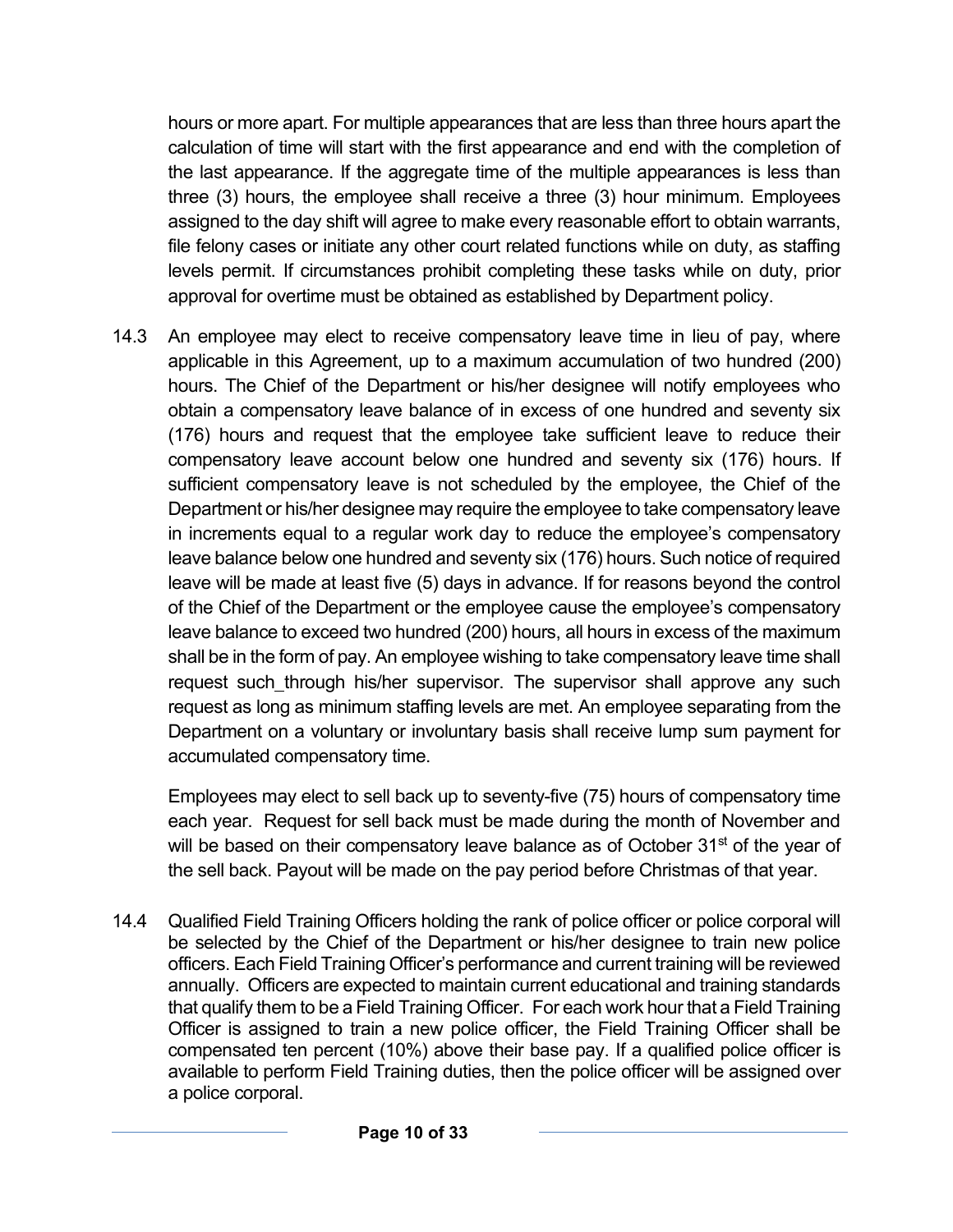A Field Training Coordinator holding the rank of Police Corporal or Police Sergeant will be selected by the Chief of the Department. The Field Training Coordinator will assign recruits to Field Training Officers, coordinate all Field Training documentation and liaison with the Chief of Police concerning Field Training issues. The Field Training Coordinator will also be expected to maintain current educational and training standards of a Field Training Officer. The Field Training Coordinator will be compensated an additional five percent (5%) annually of his/her base salary.

14.5 Any employee whose primary shift assignment starts at or after 1400 will receive an additional two (2%) differential pay above their normal base salary. Primary shift in this section applies to employees who have a regularly scheduled shift that starts at or after 1400 and not an occasional shift adjustment or the occasion of working overtime on another shift.

## **ARTICLE 15 - RECALL, STANDBY AND ON-CALL TIME**

- 15.1 Any employee who is required to report back to work or perform any official police related function that requires travel to a specific location after having completed his normal tour of duty and after having left work for at least one (1) hour or prior to one (1) hour before starting his normal tour of duty, shall be paid at the rate of one and one-half  $(1 \frac{1}{2})$  times his normal hourly rate of pay or compensatory time for the actual time spent performing such function. Such compensation shall not be less than three (3) hours, unless the employee is ordered to report back to work to complete police related functions that should have been completed prior to leaving work at the end of their shift.
- 15.2 Any Officer who is scheduled by or called in by a Bureau Commander or his/her designee to work during their regularly scheduled time off to fill a patrol officer vacancy shall be considered to be in a Call Back status and be compensated at one and one half (1 1/2) the rate of pay for the hours worked.

This article shall not apply an employee who stays over their normal shift hours to complete a previously assigned call for service. In such instances the employee will be covered by Article 14.1 of this agreement.

15.3 An emergency standby assignment is made when an employee is notified by a supervisor or designee that they must be ready to be called to work in an urgent situation during their off-duty time. The employee will then be required to remain available via telephone and be available to report to duty within one (1) hour when notified. If an employee has not been contacted within six (6) hours after being placed on emergency standby, that employee will no longer be obligated to be prepared to report for duty. For each hour an employee is in an emergency standby status they will be compensated at the rate of one half  $(\frac{1}{2})$  of their normal pay.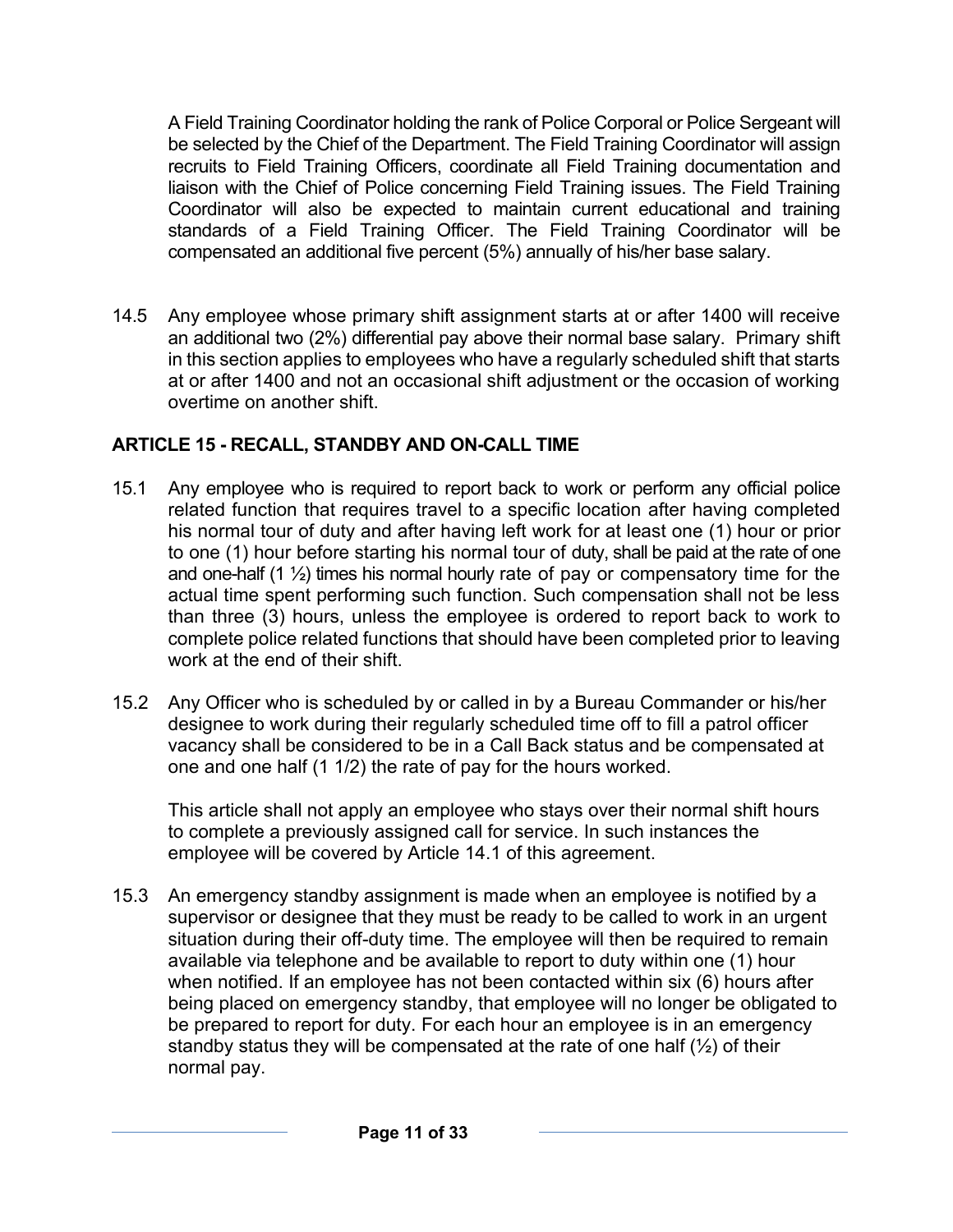Once an employee on an emergency standby status is contacted and ordered to report for duty, that employee will be considered in a Call Back status and compensated at a rate of time and one half  $(1 \frac{1}{2})$  from that point forward and for each hour worked.

If "non-essential" or "non-critical" City employees are ordered not to report to work due to some level of emergency or weather related incident, then those employees required to work their regular schedule will be compensated at time and one half for each hour worked. Employees also have the option of earning compensatory leave time in lieu of cash overtime.

15.4 Detectives are required to serve on-call as follows: An on-call schedule will be posted at the first of each month, indicating the week which that detective will be on call. Each detective will have access to said schedule. It will be the responsibility of the supervisor of the Detective Division or his appointee to ensure this is accomplished. **Detective** 

While a detective is on-call, he/she will remain in contact with police headquarters via telephone or radio.

Detectives on-call will arrive at the assigned location no later than one (1) hour after notification. Actual distance restraints are the discretion of the detective as to allow for the one (1) hour response. When practical, the detective will arrive at the scene as soon as possible, with one (1) hour being the maximum allowable response time.

If the detective cannot respond within the one (1) hour response time, he is to notify the head of the Detective Division, prior to being called, who will make every effort to reassign the on-call status to another detective or fill this requirement himself. It is understood that this accommodation will not be abused by the detectives.

Detectives will not allow themselves to become impaired while on-call status is in effect for them. This is not limited to alcohol, but also prescription medication. If the use of prescription medication is unavoidable, and the detective feels his faculties have or will be impaired, he is to contact his immediate supervisor, or assistant supervisor.

If a detective will be out of response range, or out of contact, during his/her on-call time, the detective will contact his/her immediate supervisor, or failing this, the assistant supervisor. It will be the responsibility of the on-call detective to make these arrangements, and to notify police dispatch of the change.

Detectives are encouraged to adhere to the normal dress code in effect for investigators when called out, but this is many times impractical. However, no shorts, tank tops, or bathing apparel will be worn to a call-out, or other clothing items which would obviously bring discredit or embarrassment to the Department.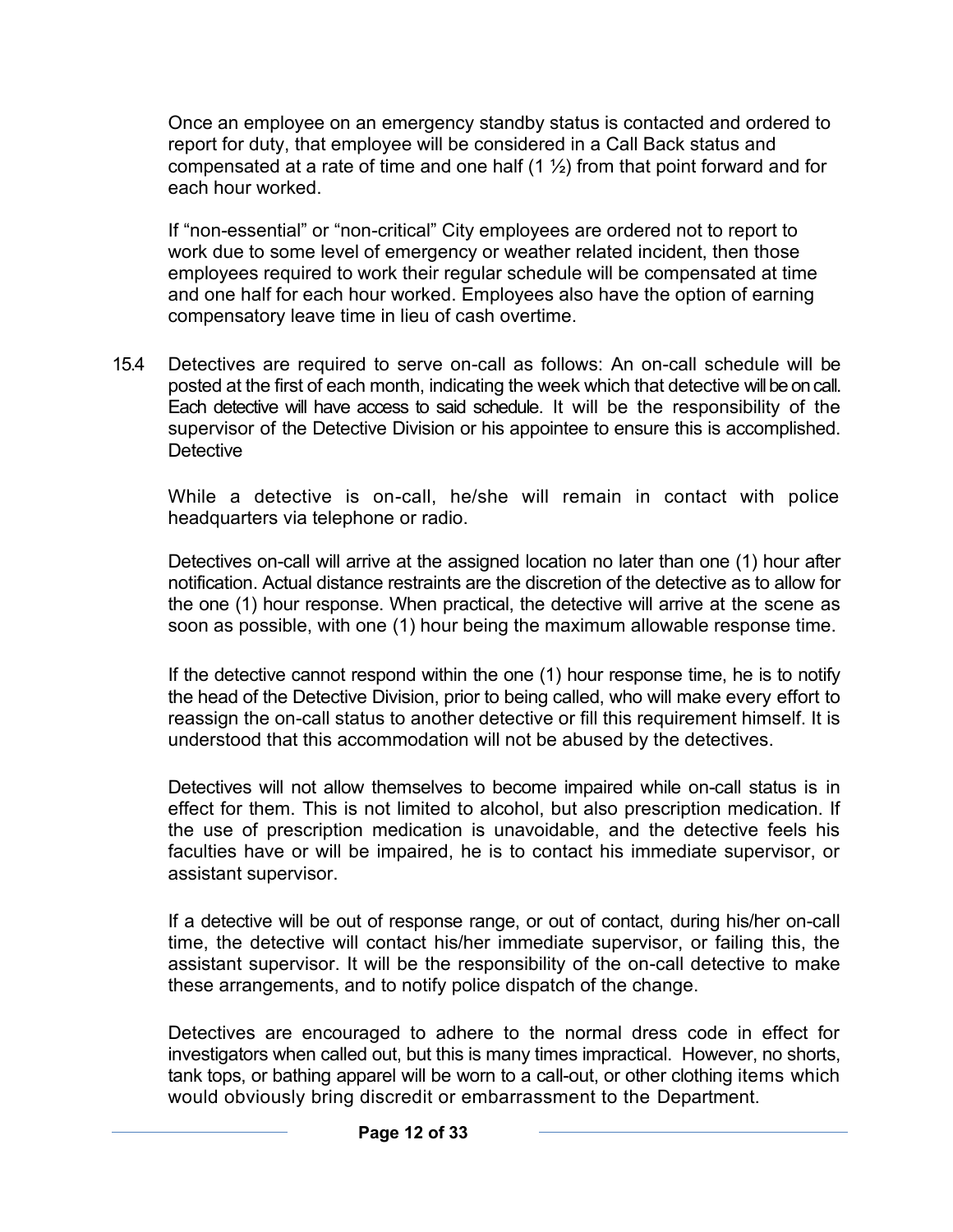A detective placed in an on-call status will be paid for two (2) hours at the rate of time and one-half  $(1 \frac{1}{2})$  their established rate of pay each day for the week in which the employee is on-call. The two (2) hours will cover the first physical response to a location within a 24 hour on call period. If the first response takes longer than two (2) hours then the total hours will be paid at the overtime rate.

Subsequent call outs within a 24 hour on call period will be considered as "call back" and compensated at a rate of time and one half  $(1 \frac{1}{2})$  with a three (3) hour minimum.

Issues handled over the telephone, radio, computer or other such device that do not require a physical response will be conducted in consideration for the two (2) hours of on call pay that is received for being in an on call status. However, if the two hours is used on a physical call out, then time spent addressing such issues electronically will be credited as compensatory time.

#### **ARTICLE 16 - LEAVES**

- 16.1 Holidays:
	- (a) The following days shall be considered to be holidays, entitling employees to have the day off with pay or if required to work, in addition to the regular holiday pay the employee shall be compensated at the rate of one and onehalf (1 1/2) times his normal hourly wage for the hours worked, except that this compensation will be at double (two times) his or her normal rate for Christmas Day only. Compensatory time in lieu of holiday pay may be granted if mutually agreed upon by the employee and the Chief of the Department. If a holiday falls on an employee's assigned day off he shall receive twelve (12) hours (or the number of hours as consistent with the work schedule for the job) pay or compensatory time at his normal hourly rate of pay. If a holiday falls during an employee's vacation, he/she will not be charged any leave time for that day and paid for the normal shift as holiday pay.

For the purpose of this Article, holidays shall be:

New Year's Day Martin Luther King, Jr.'s Birthday Good Friday Memorial Day **Juneteenth** Independence Day Veteran's Day Labor Day Thanksgiving Day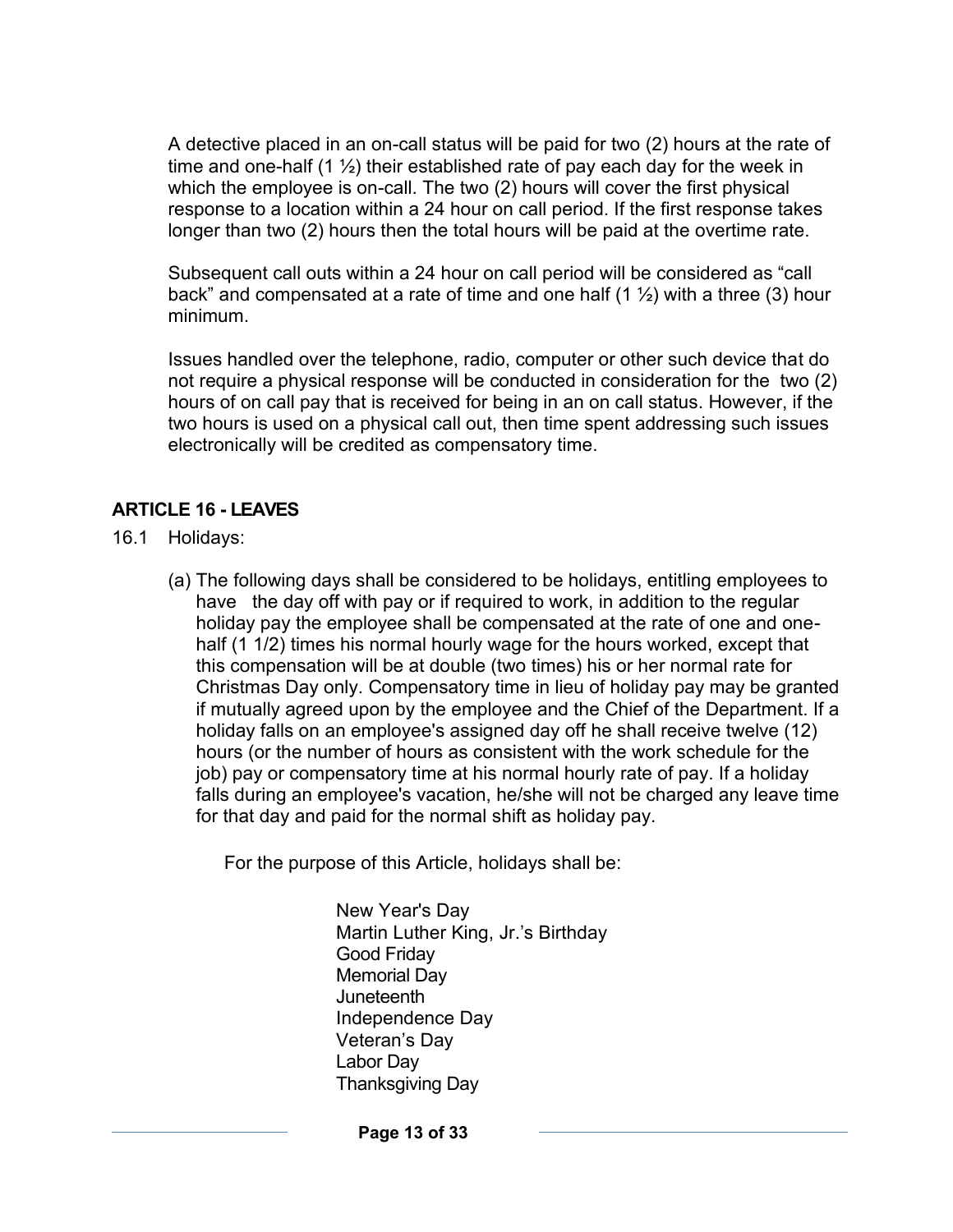Day after Thanksgiving Day Christmas Eve Day Christmas Day

- (b) The City agrees to recognize May 15th of each year as Police Memorial Day. In recognition of Police Memorial Day, all employees covered by this agreement will receive a cash payment bonus of one hundred dollars (\$100.00) during the pay period that includes May 15th.
- 16.2 Sick Leave:
	- (a) Employees not on the Personal Time Off (PTO) plan shall earn sick leave at the rate of three (3) hours per week while in a paid status. Sick leave hours may be accumulated by the employee to a maximum of one thousand, four hundred (1,400) hours as provided herein. Sick leave may be used by the employees for illnesses or injuries suffered by members of the employee's immediate family, including spouse, children, parents or grandparents provided an attending physician will certify to the necessity of the employee being absent from work due to such illness or injury suffered by the employee's family if he/she is called upon to do so. It is understood that any absence under this Section shall be necessitated by the requirement of the employee to attend to the ill family member. Any employee having a FMLA qualifying event can choose to start on FMLA or use sick time (if applicable); they do not have to run congruent.
	- (b) The City, at its discretion, may require an employee, who has missed three or more consecutive workdays, to present a doctor's certificate stating that the employee was unable to work before sick leave pay will be allowed. Additionally, the City may require an employee to provide a doctor's certificate for any work days missed, if the city has a reasonable belief that the employee is abusing the use of sick leave.
	- (c) Any employee will be allowed up five (5) personal days per year using accrued sick leave.
	- (d) To be eligible for sick leave the employee shall call in at least fifteen (15) minutes prior to the start of the employee's shift starting time, unless extenuating circumstances prohibit. An employee is also eligible for sick leave if he/she becomes ill after arriving at their assignment.
	- (e) Sick leave time shall be considered as time worked in computing the number of hours worked in any one year for calculating vacation, sick leave, and pension benefits.
	- (f) This Article shall not apply where Workers' Compensation Insurance is applicable.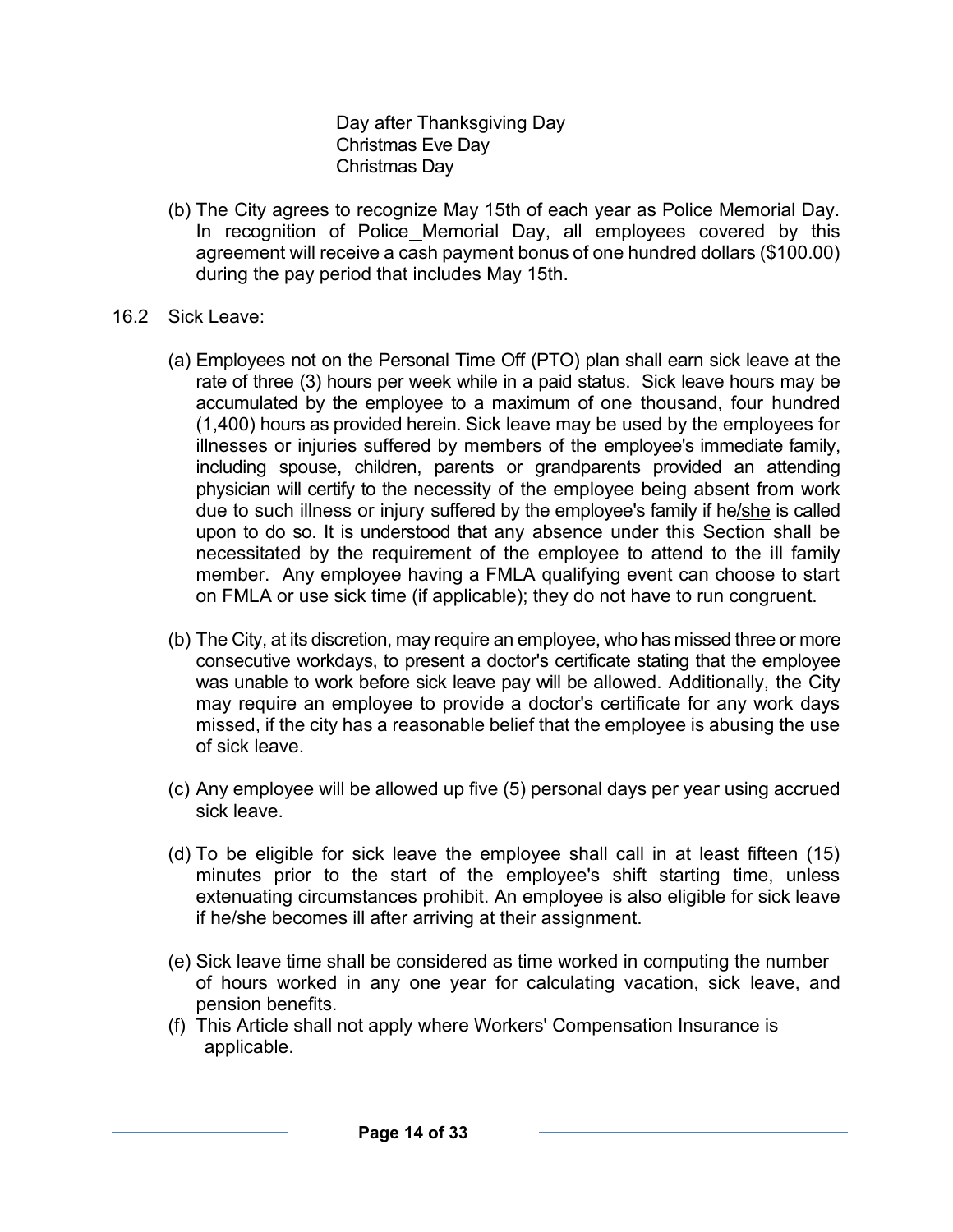- (g) The City has the right to require any employee to undergo a medical or psychological examination by an assigned doctor at any time to ascertain whether or not the employee is physically and mentally capable of performing any and all duties required of the employee's classification.
- 16.3 Line of Duty Illness, Injury or Death:

Any employee who becomes temporarily disabled due to an injury or illness sustained in the course of his employment, shall receive the amount to which he is entitled under the Workers' Compensation Law, with the City paying to the employee the difference between the Workers' Compensation Benefit and the employee's normal wages. This coverage shall continue until the employee is medically determined to be fit for duty or has been retired. An employee who is temporarily disabled shall still be considered an active duty employee for purposes of benefits other than compensation, promotion, sick leave or vacation.

- (a) The City shall have the right to determine whether or not an employee should be carried at the level provided above for more than twenty-six (26) weeks. During the twenty-sixth (26) week, or as soon thereafter as practical, the employee shall be medically examined to determine whether he or she has reached maximum medical improvement. If the employee has reached maximum medical improvement, his or her right to compensation shall be governed by the Workers' Compensation Law, the employees' disability/pension rights, and other benefits to which the employee may be entitled under this contract.
- (b) If the employee has not reached maximum medical improvement, the employee shall be medically examined to determine whether the employee's injury is of a nature which prevents their return to duty as a police officer.
- (c) If the injury is medically determined not to be of the nature that would prevent the injured employee's return to duty; the employee should be carried at the level provided above and re-evaluated medically at thirty-nine (39) weeks and fifty- two (52) weeks. The City shall have the right to determine whether or not an employee should be carried in the above status for more than fifty-two (52) weeks.
- (d) The City shall not abridge the right of an employee to meet with the Employee Safety Committee or City Pension Board.
- (e) If a former employee who has been disabled is subsequently able to return to full active duty, that former employee, if currently qualified as a law enforcement officer, will be reinstated when a vacancy occurs at a pay grade equivalent to the pay grade that the employee had obtained when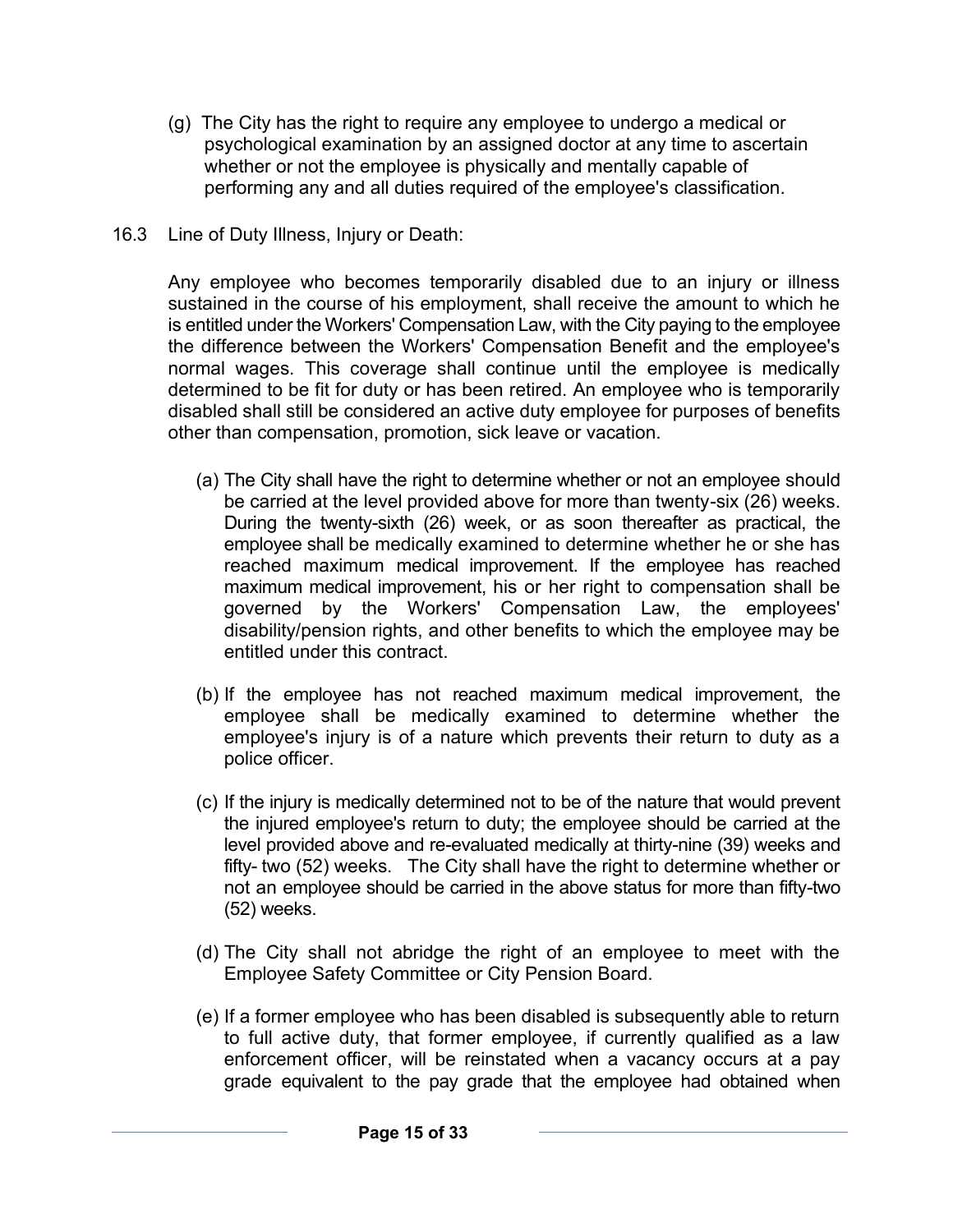medically retired. If the former employee is not currently certified, he or she will be allowed six (6) months to meet current certification requirements.

- (f) Employees will not be allowed to stack benefits under this Article.
- (g) Dependent children or spouse of any employee killed in the line of duty shall receive monthly payments for a six (6) month period amounting to the normal salary of the deceased employee for the said six (6)month period.
- 16.4 Vacation:

Employees shall accrue vacation leave in the following manner:

| <b>Years of Service</b> | <b>Vacation Hours</b> |
|-------------------------|-----------------------|
| After 1 year            | 54 hours              |
| After 2 years,          | 108 hours             |
| but less than 5 years   |                       |
| After 5 years,          | 162 hours             |
| but less than 10 years  |                       |
| After 10 years,         | 216 hours             |
| but less than 15 years  |                       |
| After 15 years          | 270 hours             |

Employees shall have the right to select their vacation period in accordance with seniority, provided it does not interfere with the City's operation. Vacation pay shall be based upon the employee's salary at the time the vacation is taken. All unused vacation leave up to the maximum accrual rate shall be paid upon the employee's termination (not for cause) or retirement at the current rate of pay.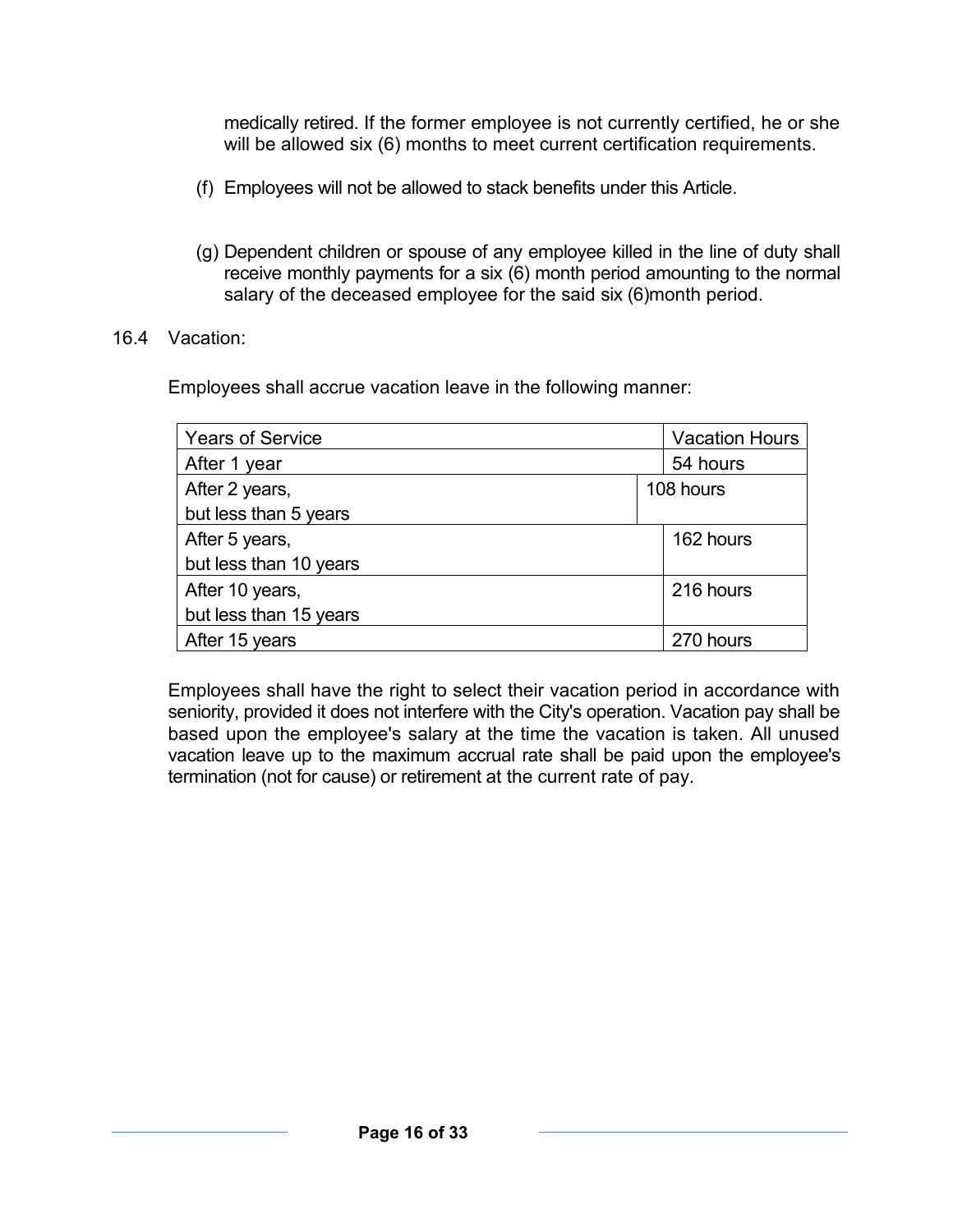Employees may carry vacation leave forward from one fiscal to another fiscal year not to exceed the vacation accrual rate to which is entitled for their benefit year, plus 42 hours, according to the following schedule:

| <b>Years of Service</b> | Vacation<br><b>Hours</b> | <b>Maximum Carry Over</b> |
|-------------------------|--------------------------|---------------------------|
| After 1 year            | 54 hours                 | 96 hours                  |
| After 2 years,          | 108 hours                | 150 hours                 |
| but less than 5 years   |                          |                           |
| After 5 years,          | 162 hours                | 204 hours                 |
| but less than 10 years  |                          |                           |
| After 10 years,         | 216 hours                | 258 hours                 |
| but less than 15 years  |                          |                           |
| After 15 years          | 270 hours                | 312 hours                 |

The maximum carryover cannot be exceeded unless approved by the City Manager for reasonable cause. Any vacation leave that exceeds the maximum at the end of a fiscal year and is not approved to be exceeded by the City Manager will be forfeited.

16.5 Paid Time Off (PTO)

Any employee in the bargaining unit hired on or after October 1, 2013 shall be entitled to Paid Time Off (PTO) and shall not be eligible for vacation time or sick leave.

Employees shall accrue PTO leave as follows:

| <b>Years of Service</b> | <b>PTO Hours</b> |
|-------------------------|------------------|
|                         |                  |
| Less than 1 year        | 120 hours        |
| After 1 years,          | 192 hours        |
| but less than 5 years   |                  |
| After 5 years,          | 216 hours        |
| but less than 10 years  |                  |
| After 10 years,         | 228 hours        |
| but less than 15 years  |                  |
| 15 years plus           | 288 hours        |

Pay for employees on PTO shall be based on the rate of pay of the employee at the time the PTO is taken. Employees will be eligible to use PTO as accrued. The use of PTO requires a minimum of 72 hours' notice for management's consideration of approval. Employees can have up to four occurrences each year with minimal notice (15 minutes prior to the start of the shift).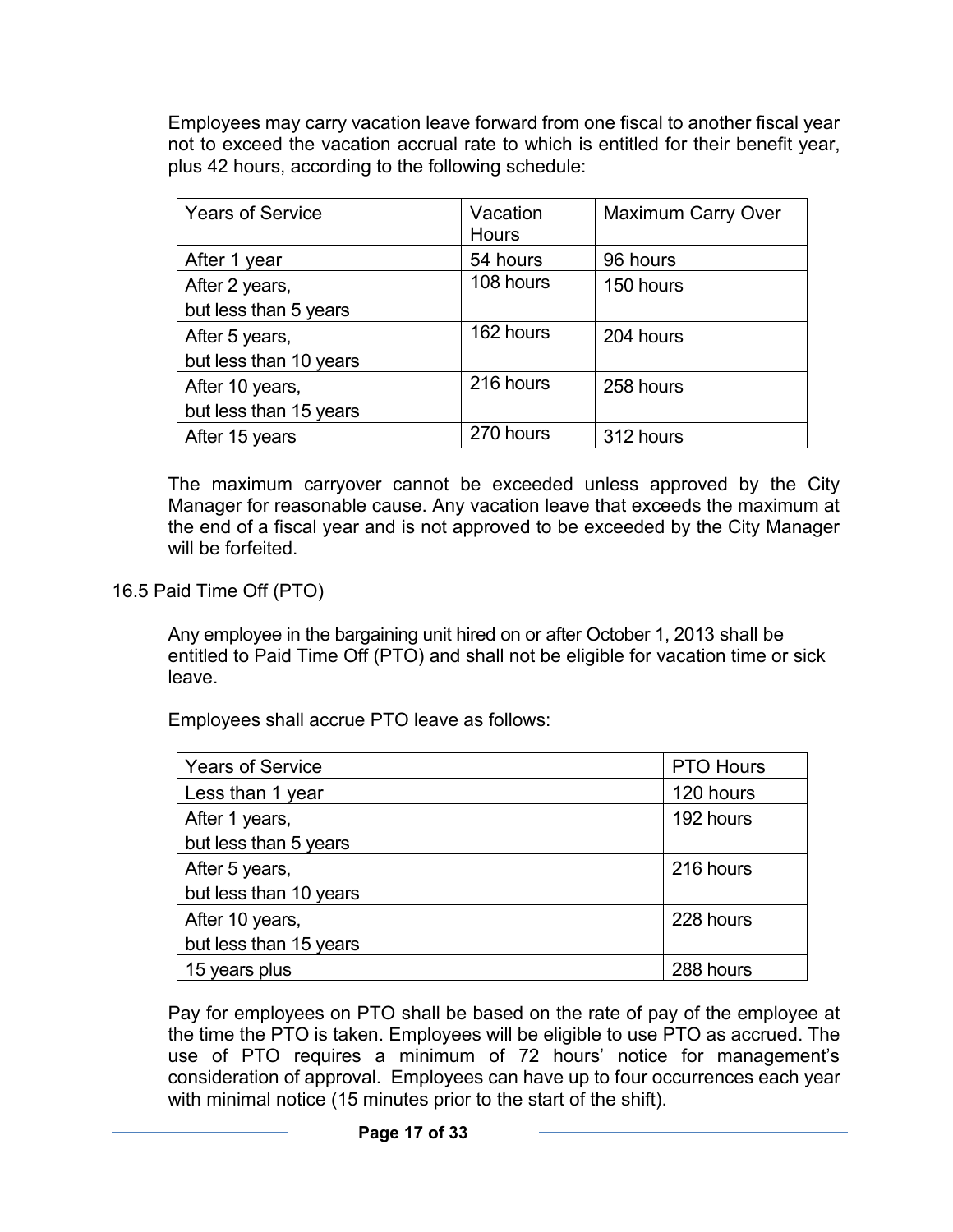Employees may carry forward unused PTO up to a maximum of 1200 hours. There are no provisions for any type of sell back of accrued PTO during employment, however up to 84 hours of accrued PTO will be paid out upon voluntary separation or retirement from the City. Any accrued amount of PTO that exceeds 1200 hours on September  $30<sup>th</sup>$  of any year will be forfeited.

Any employee in the bargaining unit hired prior to October 1, 2013 has the option to convert to the Paid Time Off plan during annual open enrollment. Upon conversion, the employee's existing vacation leave balance is transferred to the paid time off account. The employee's existing sick leave balance shall remain in the employee's sick leave accrual bank. Employees are allowed to use this sick leave time as outlined in Section 2, Sick Leave.

16.6 Military Leave:

Both parties agree to comply with Federal law in regard to military leave.

16.7 Bereavement Leave:

An employee will be granted up to three (3) days off with pay if any member of his immediate family dies. Immediate family shall be defined as: spouse, child, stepchild, foster child, father, mother, father-in-law, mother-in-law, brother, sister, grandparents, stepmother or stepfather. Upon the employee's written request, more than three (3) days leave may be granted, but only three (3) days will be paid days off. However, for the death of a spouse, child, stepchild, foster child, father, mother, father-in-law, mother-in-law, brother or sister that requires out-of-state travel, two (2) additional days will be allowed with pay. No payment shall be made where no scheduled work time is lost. On written request the days off may be changed by the City.

### **ARTICLE 17 - WAGES**

- 17.1 Detectives within the Investigations Bureau assigned to the investigative function or as the primary crime scene investigator will receive an additional six (6%) differential pay above their normal base salary.
- 17.2 Officers within the Investigations Bureau assigned to the position of School Resource Officer (SRO) who have completed the basic SRO training course and the Critical Incident Training course for SROs will receive an additional three percent (3%) differential pay above their normal base salary.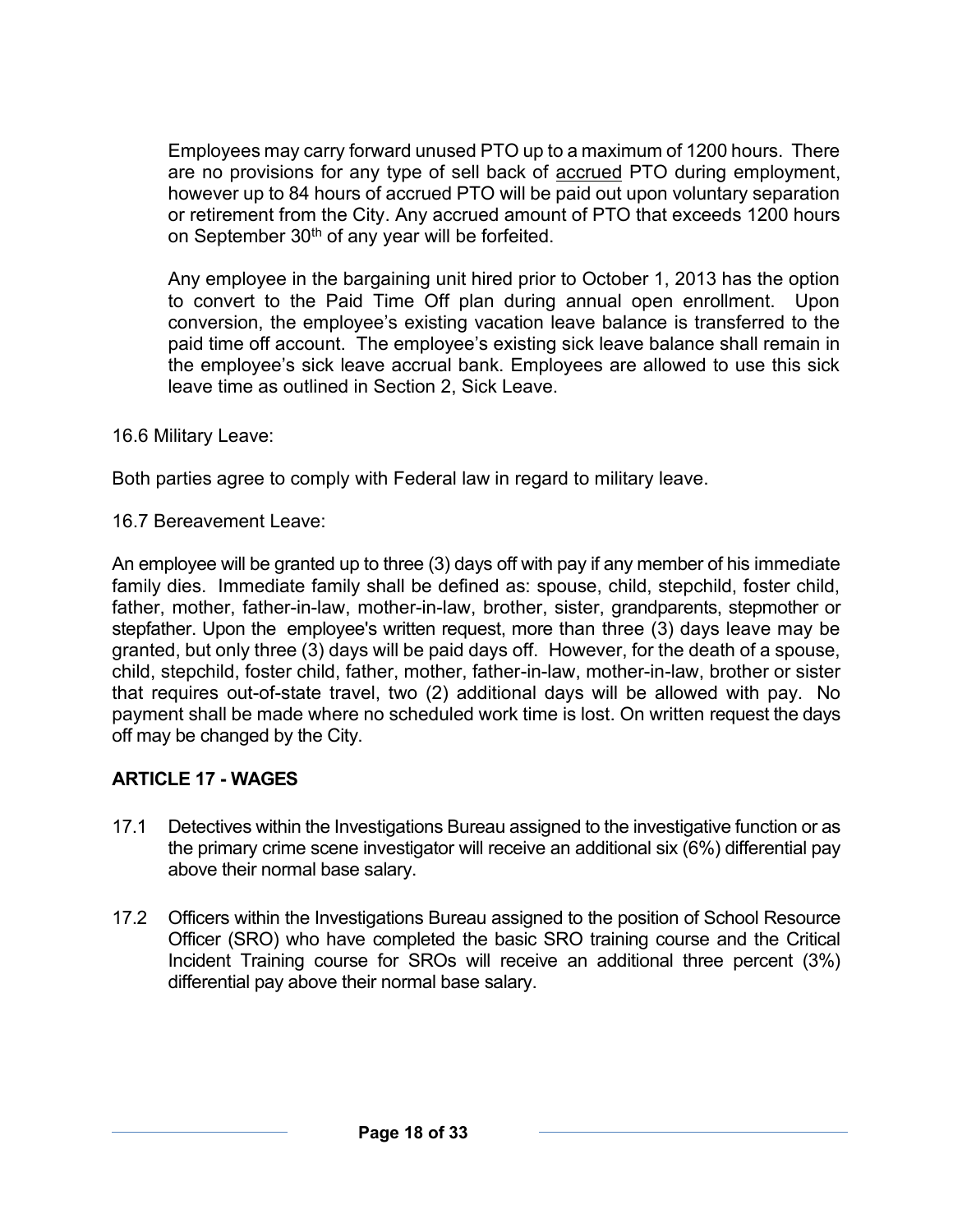- 17.3 When a corporal and a sergeant are not on duty, any police officer on the shift, at the discretion of the Sergeant and upon approval of the Chief of Police or his designee will assume the responsibility of the shift supervisor. Police Officers who are required to work in a higher classification, i.e. police officer acting as a sergeant, shall be compensated at the rate of five (5) percent above that normally earned by the employee being elevated. This shall only apply to a member of the Investigations Bureau if they formally supervise an investigative function in the absence of a corporal and a sergeant and or a higher-ranking member of the Bureau is not present.
- 17.4 Annual pay increases, effective October 1, 2022, and through September 30, 2023, will be based on the attached Step Pay Schedule (Appendix B). Employees who have received at a minimum a satisfactory performance evaluation for the previous rating will receive a pay increase that places them in the appropriate pay level based on their years of service as of October 1, 2022.

On October 1, 2023, each step of the Step Pay Schedule will be adjusted by the December 2022 Consumer Price Index for All Urban Consumers (CPI-U), South Region; with a minimum increase of 2.5% and a maximum increase of 3.5%. Each employee who received at a minimum a satisfactory performance evaluation for the rating period of 10-01-2022 to 09-30-2023 will move the appropriate step based on their time in service as of October 1, 2023.

On October 1, 2024, each step of the Step Pay Schedule will be adjusted by the December 2023 Consumer Price Index for All Urban Consumers (CPI-U), South Region; with a minimum increase of 2.5% and a maximum increase of 3.5%. Each employee who received at a minimum a satisfactory performance evaluation for the rating period of 10-01-2023 to 09-30-2024 will move the appropriate step based on their time in service as of October 1, 2024.

The Performance Evaluation System that was in place for the 2021 – 2022 fiscal year is the same Performance Evaluation System that will be utilized through 09-30-2024 unless both parties agree to a revision.

### **ARTICLE 18 - INSURANCE**

18.1 The City will provide individual medical protection comparable to present coverage for the employee, except that the employee shall contribute the difference in cost for insurance above the PPO level. Employees hired prior to October 1, 2013, shall contribute forty-five percent (45%) of the cost of insurance for dependent coverage for the period of this agreement. Employees hired on or after October 1, 2013, shall contribute fifty percent (50%) of the cost of insurance for dependent coverage for the period of this agreement.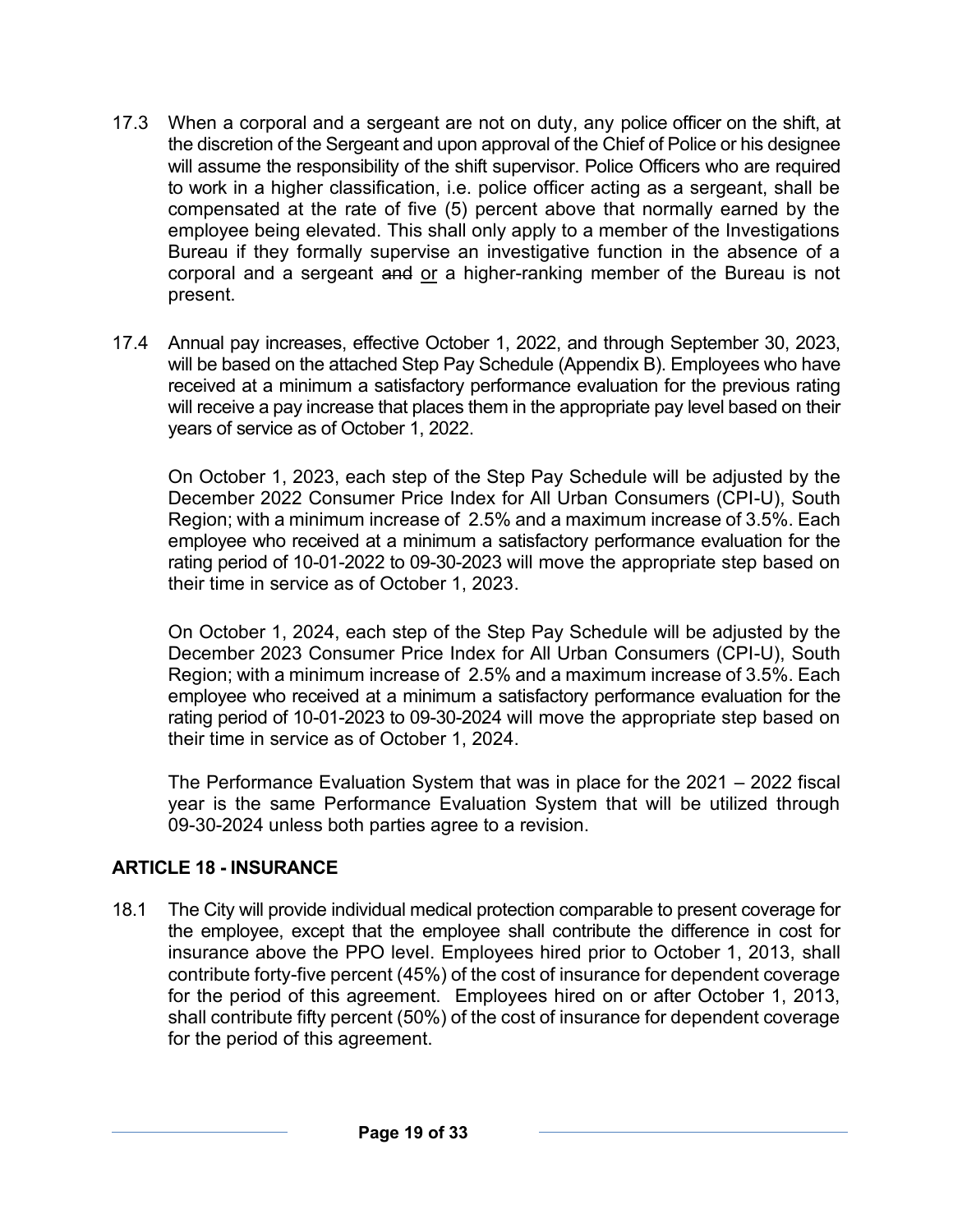- 18.2 The life insurance plan that is now in effect will continue in full force and effect and be paid in full by the City, to be equal to the employee's annual regular earnings.
- 18.3 A Retiree Health Care Benefit of \$225 per month will be paid to pension-eligible members with twenty-five years of police service, to sunset at age sixty-five or when the member is eligible for Medicare. Members who retire on or after October 1, 2013, are eligible for this benefit provided that the retiree is covered on the City's health insurance plan. Members hired after October 1, 2013, shall not be eligible for this benefit

#### **ARTICLE 19 - TRAINING AND TUITION REIMBURSEMENT**

- 19.1 Training Time: With at least ten (10) calendar days' notice for each training session, employees may be required to attend up to forty-eight (48) hours per year of scheduled training time in addition to the normal work schedule. The City agrees to make every reasonable attempt to schedule such training in eight (8) hour blocks. The employee will either be compensated for the training as hours worked or will be granted compensatory time off with a three-hour minimum guarantee of compensation.
- 19.2 Educational Reimbursement: If funds are available, the City agrees to reimburse employees who are seeking a post-secondary degree through the master's level in a course of study that will benefit them and the City in their current assignment.

Educational Reimbursement Eligibility:

- Completion of the probationary period as outlined in article 2.4.
- Have a satisfactory evaluation during the most recent evaluation period.
- Not the subject of a current Personal Improvement Plan (PIP).

Course requirements:

- Courses must be offered by a college or university that is regionally accredited.
- The course must result in credits that are applied towards the degree being sought.
- Preparation courses are not eligible for reimbursement.

Reimbursement/Payment:

- Generally, reimbursement is provided after completion of the course, however upon providing a reasonable request, the Chief of Police or his designee can approve the payment of tuition prior to enrollment in the course.
	- $\circ$  Failure to pass a course, dropping a course or failure to enroll in the course will require the employee to refund any monies paid to them prior to enrollment.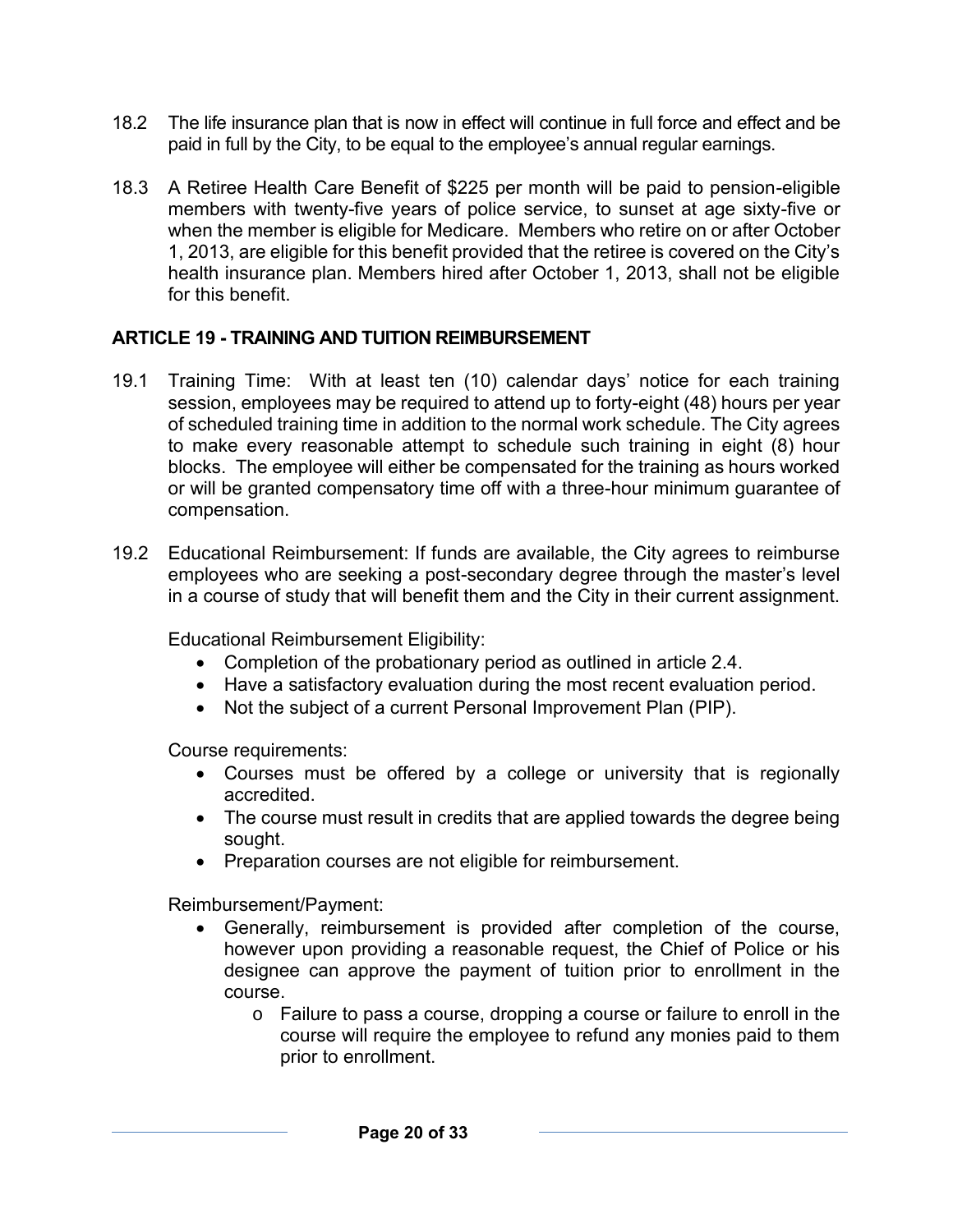- Members may attend any regionally accredited university or college of their choice; however, courses will be reimbursed at a per credit hour rate no higher than that charged by the Florida State College at Jacksonville.
- The maximum amount of reimbursement will be thirty (30) credit hours per fiscal year.
- Reimbursement will only be for costs incurred by the employee and will not be paid in addition to grants, scholarships or other benefits received from another source.
- The City's reimbursement forms must be completed and approved prior to enrollment in a course to be eligible for reimbursement.
- To obtain reimbursement, an itemized receipt of costs must be submitted through the Police Services Manager.
- A grade of a "C" or "Pass" in a Pass/Fail grading system must be obtained for reimbursement.
- Incomplete course work will only be reimbursed when:
	- An on-duty injury resulting in a prolonged absence from the job causes an inability to attend or complete classes.
	- Military orders create an inability to attend or complete classes.
- Only the following items are eligible for reimbursement:
	- Tuition
	- Books up to  $$100.00$
	- Application, registration, laboratory or library use fees.

Separation of employment

- Employees who separate from employment prior to completing a course will not qualify for reimbursement.
- Employees who separate from employment with the City within two years of the last tuition reimbursement, will be required to repay the tuition reimbursement on a pro-rated basis. The employee will receive 1/24th credit for each month of employment following the tuition reimbursement to determine the amount owed to the City.

## **ARTICLE 20 - SENIORITY**

20.1 Definition: For the purpose of this Agreement "seniority" shall be defined as continuous service in the job classification and shall include any time spent in a higher rank when the employee returns, for any reason, to a previous and subordinate rank; provided, however, that an employee shall be considered to have a break in service when the employee separates and is not on the city payroll for at least thirty-one (31) calendar days following the separation.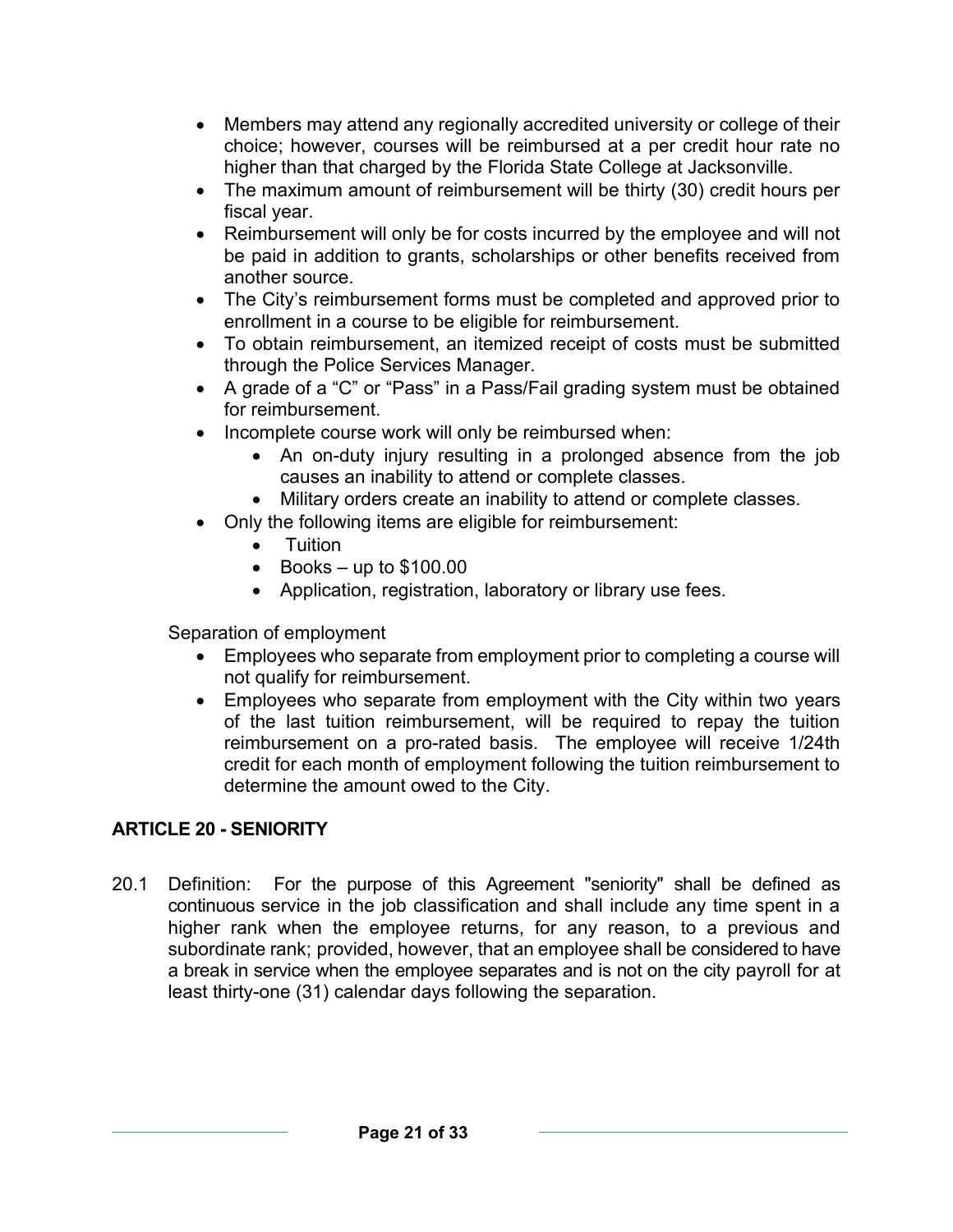- 20.2 Seniority Application: Except under extraordinary circumstances, vacations, shifts, shift transfers and regular days off shall be scheduled with due regard for seniority. The City and the CFPBA understand that there may be times when the needs of the Department will not permit such scheduling.
- 20.3 Vacation, Compensatory Time and Holiday Time: Where practicable, leave of sixty (60) continuous hours or more, or for holidays requested, shall be requested at least seven (7) days in advance of such leave in order that the provisions of this Article may be fully implemented; however, in implementing this provision nothing shall preclude the agency from making reasonable accommodation for extraordinary leave requests or ensuring the fair distribution of leave during favored holidays. During peak season from May 1 through Labor Day, patrol officers cannot exceed sixty (60) continuous hours of vacation, unless otherwise approved by the Chief of Police or his designee. Vacation time and compensatory time for employees in detective assignments will be approved at the discretion of the Investigative Bureau Captain subject to the ultimate approval of the Chief of Police or his designee.
- 20.4 Assignment Requests:

Seniority shall be considered and given weight when making personnel decisions.

A Patrol Division shift-pick will take place each year prior to the end of August and will be conducted based on seniority as a full time sworn member of the Police Department. Members assigned to the patrol function will submit a bid for day shift 0600-1800 or night shift 1800-0600. Bid requests will be reviewed and awarded by the Chief of Police or his designee based on seniority when practical and as determined by agency needs. Assignments will be posted during the first week of September and put into effect at the start of the first pay period in October. Employees may request assignment to vacant shift positions at any time during the year.

- 20.5 Days Off: Provided operational needs have been met, seniority in rank will be considered in the granting of days off.
- 20.6 Layoffs: Employees shall be laid off, or "bumped downward" in accordance with seniority, on the job qualifications and all performance ratings on file as provided in the City retention list procedure, Department-wide. It is understood by the parties that probationary employees shall be laid off first.
- 20.7 Recall for Laid-Off Employees: Employees who are laid off shall be placed on a recall list for the period required by law. If there is a recall, employees who are still on the recall list shall be recalled, in the inverse order of their layoff, provided they are fully qualified to perform the work to which they are recalled without further training. Employees who are eligible for recall shall be given ten (10) calendar days' notice of recall and notice of recall shall be sent to the employee by certified mail, return receipt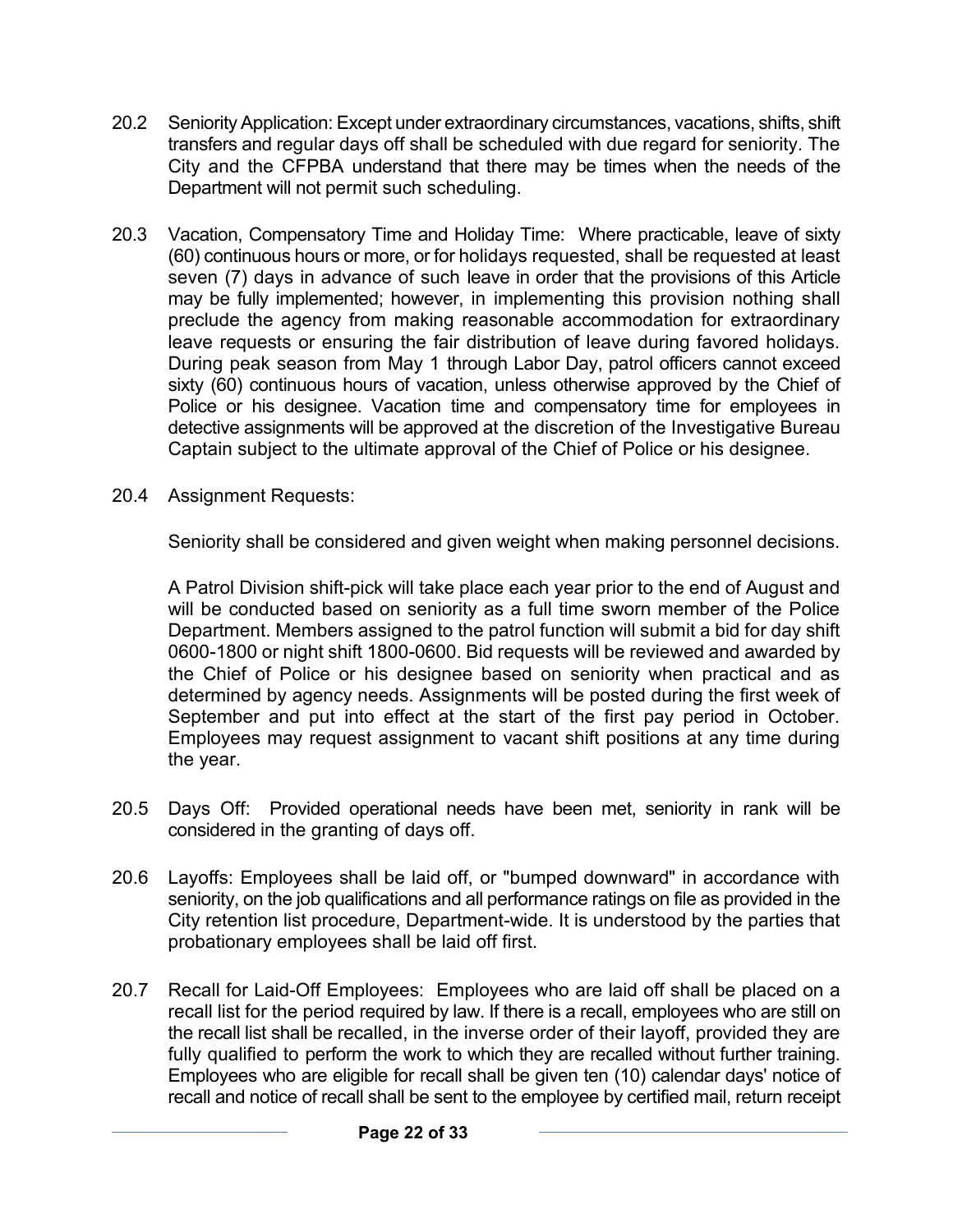requested, with a copy to the Union, provided that the employee must notify the Chief of Police or his designee of his intention to return to work within three (3) days after receiving notice of recall. The City shall be deemed to have fulfilled its obligation by mailing the recall notice by certified mail, return receipt requested, to the mailing address last provided by the employee, it being the obligation and the responsibility of the employee to provide the Chief of Police or his designee with the latest mailing address. If an employee failed to respond in seven (7) days to a recall notice/his name shall be removed from the recall list.

20.8 Recall: Probationary employees in entry level positions are not entitled to provisions of this Article.

### **ARTICLE 21 - BULLETIN BOARDS**

The City shall provide the CFPBA with a suitable bulletin board and the CFPBA agrees that it shall use it only for CFPBA business. Such notices shall not be of a controversial or political nature.

#### **ARTICLE 22 - UNIFORMS AND EQUIPMENT**

- 22.1 The City agrees to provide new employees with uniforms, weapons, ammunition, leather goods, uniform shoes and other equipment as required. Each new officer will initially be supplied with five (5) complete uniforms. Each year thereafter, each officer will be supplied with three (3) approved uniforms of the officer's choice.
- 22.2 The City will provide each detective with an annual clothing allowance of five hundred dollars (\$500) with which to purchase appropriate plain clothes to wear for court appearances. The City will replace each detective's blue uniform when deemed necessary by the Investigative Bureau Commander, but not more often than one (1) uniform annually. Each detective will receive an initial issue of four (4) polo shirts and four (4) duty uniform pants for daily wear. Each year thereafter a detective will receive a replacement of three (3) polo shirts and three (3) duty uniform pants for daily wear. The City will replace each detective's related equipment when deemed necessary by the Investigative Bureau Supervisor.
- 22.3 The City further agrees to pay for the cleaning of uniforms provided by the City at the rate of \$4.30 per uniform for one hundred seventy (170) complete uniforms annually.
- 22.4 Any uniform or related equipment other than leather gear, which is damaged or destroyed while an officer is acting in the performance of his official duties, shall be replaced by the City at no cost to the officer provided the same is not the result of his own negligence. Such claims for loss must be supported with reasonable proof of loss and shall be subject to provisions pertaining to the processing of such claims as set forth by the Chief. Related equipment shall also include watches provided that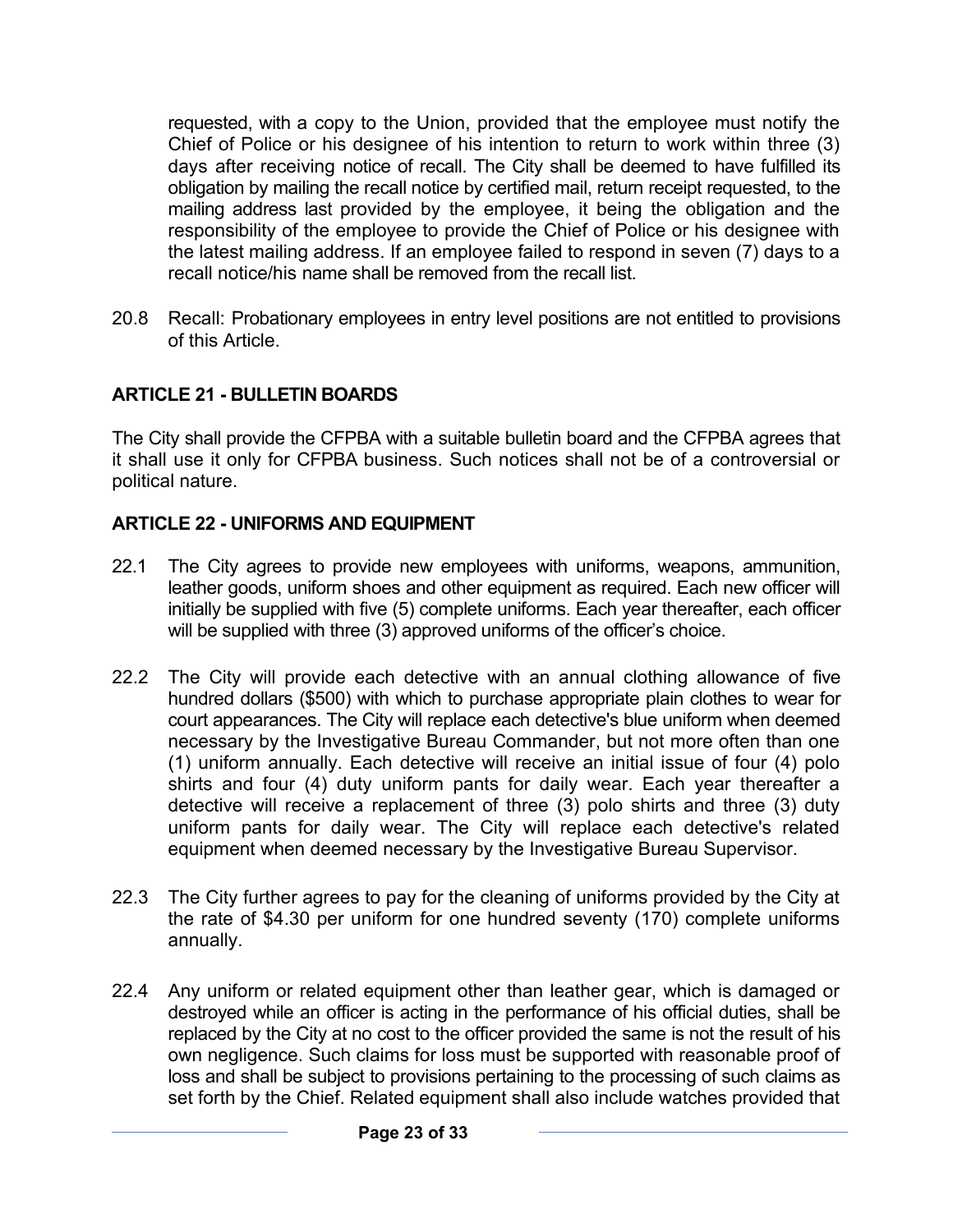the damage is not the fault of the officer. The City will have the watch repaired or replaced, but in no event will the cost to the City exceed One Hundred Dollars (\$100.00).

- 22.5 The City will replace leather gear damaged while an employee, other than a detective, is acting in the performance of his official duties, and not the result of his own negligence. Except in extraordinary circumstances, to be determined by the Chief, an employee's leather gear will not be replaced more than once every three (3) years.
- 22.6 Any non-uniform clothing damaged or destroyed during duty hours while an employee is acting in the performance of his official duties shall be repaired or replaced, whichever is the lesser cost of the two (2), by the City. Such claims for loss must be supported with reasonable proof of loss and shall be subject to provisions pertaining to the processing of such claims as set forth by the Chief of Police.
- 22.7 Employees who are covered by this Agreement while engaged in the performance of their duties who shall have damaged or broken their prescription glasses, contacts, false teeth or partial plates as a result of such activity, shall have the same repaired or replaced, whichever is the lesser cost of the two, by the City. However, such damage shall not be the result of normal wear and tear, negligence or misuse on the part of the employee or his failure to use proper eye protection equipment, where provided by the City. Payment for repaired or replaced prescription eyeglasses/contacts or false teeth or partial plates shall occur only when promptly reported to the City. The City shall duly certify the event that created the damaged or broken prescription eyeglasses/contacts or false teeth or partial plates and such shall accompany any request for payment under the above Section.
- 22.8 The above provisions for payment will be waived if the payments to repair or replace the above-referenced damaged items would be covered under Workers' Compensation.

### **ARTICLE 23 - SEVERABILITY**

Any portion of this Agreement which may be judicially determined to be in conflict with any law shall be deemed null and void and subject to renegotiation, but the remainder of the Agreement shall remain in full force and effect.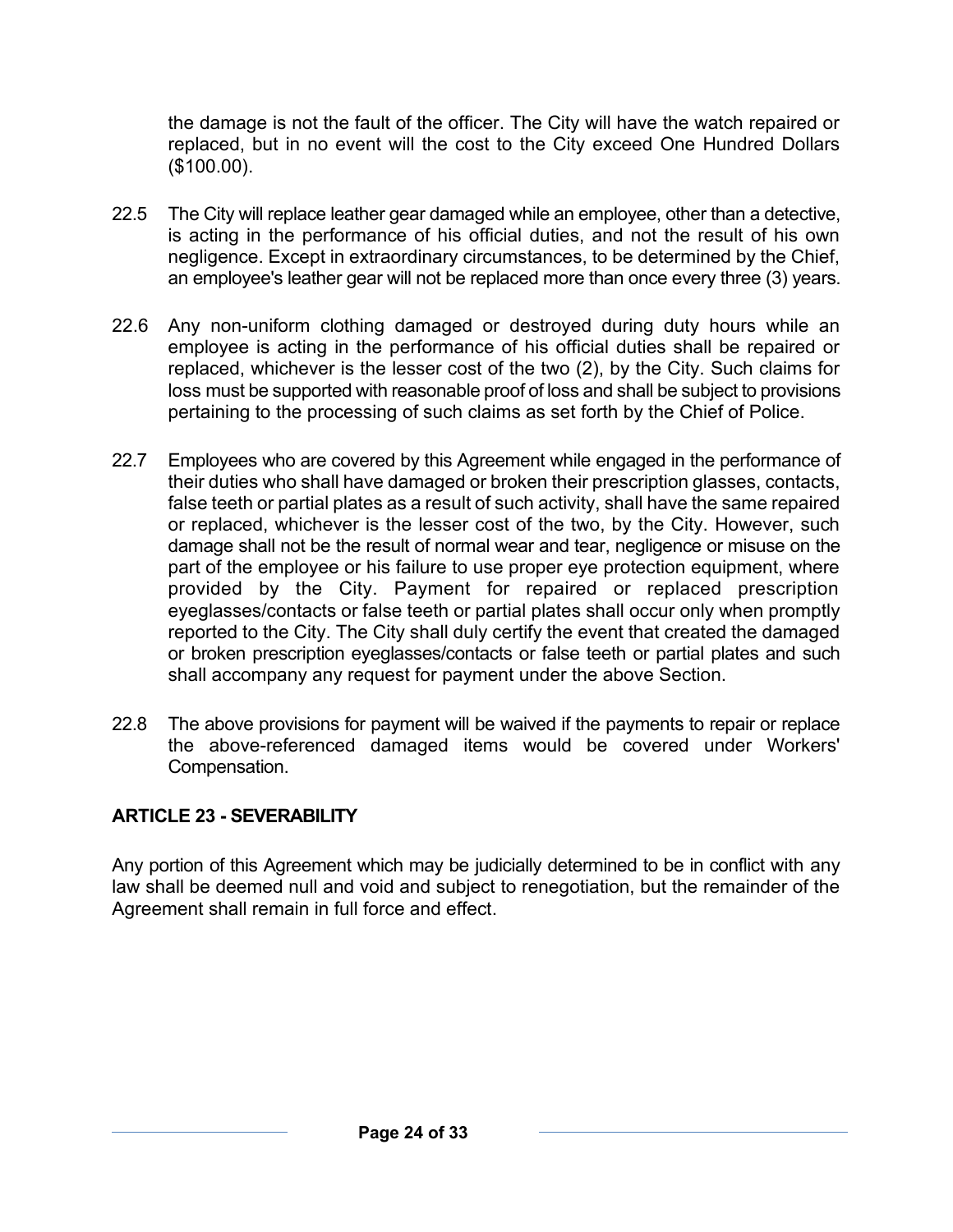## **ARTICLE 24 - RESIDENCY**

All persons hired or transferred into positions within the Police Department shall reside within Nassau or Duval County. Those members residing in Duval County shall not reside more than 30 air miles from the Police Department located at 1525 Lime Street, Fernandina Beach, Florida as a condition of employment. Any person so hired or transferred and who resides beyond said area shall be allowed a period of ninety (90) days from the expiration of the initial probationary period to relocate their place of residence to within said area. Failure to relocate within such time period shall be cause for termination of employment. Such termination shall be implemented except in any case whereby an extension of a ninety (90) day period is granted by action of the Police Chief.

## **ARTICLE 25 - ASSIGNED VEHICLES**

- 25.1 Employees covered by this agreement who are in a full duty status and meet the defined residency requirements shall be assigned a "take home" vehicle. The employee shall be responsible for securing routine maintenance and required repairs through the City Maintenance Department. The employee will also be responsible for keeping their assigned vehicle clean and presentable. Such maintenance, repairs and cleaning, should when practical, be done during on duty hours. Off duty compensation for vehicle maintenance must be approved in writing by a Bureau Commander or higher authority.
- 25.2 Use of assigned vehicles by employees residing off of Amelia Island during off duty hours will be limited to travel between the member's place of residence and the City limits of Fernandina Beach with specific exceptions being approved in writing by a Bureau Commander or higher authority. Off duty use of assigned vehicles off of Amelia Island is not allowed. Assigned vehicles may be utilized to travel to approved training classes or seminars.

### **ARTICLE 26 - EMERGENCY PROVISIONS**

Any benefits in this Agreement pertaining to work hours, shifts, or personnel assignments may be suspended temporarily by the City where an emergency exists. The City shall have the sole power to determine where an emergency exists and whether benefits will be suspended. Actual time worked under a declared emergency will be handled in accordance with the provisions of the Fair Labor Standards Act. Examples of pending events which may be declared as emergency would be hurricanes, other natural disasters, riots, civil disorders, etc.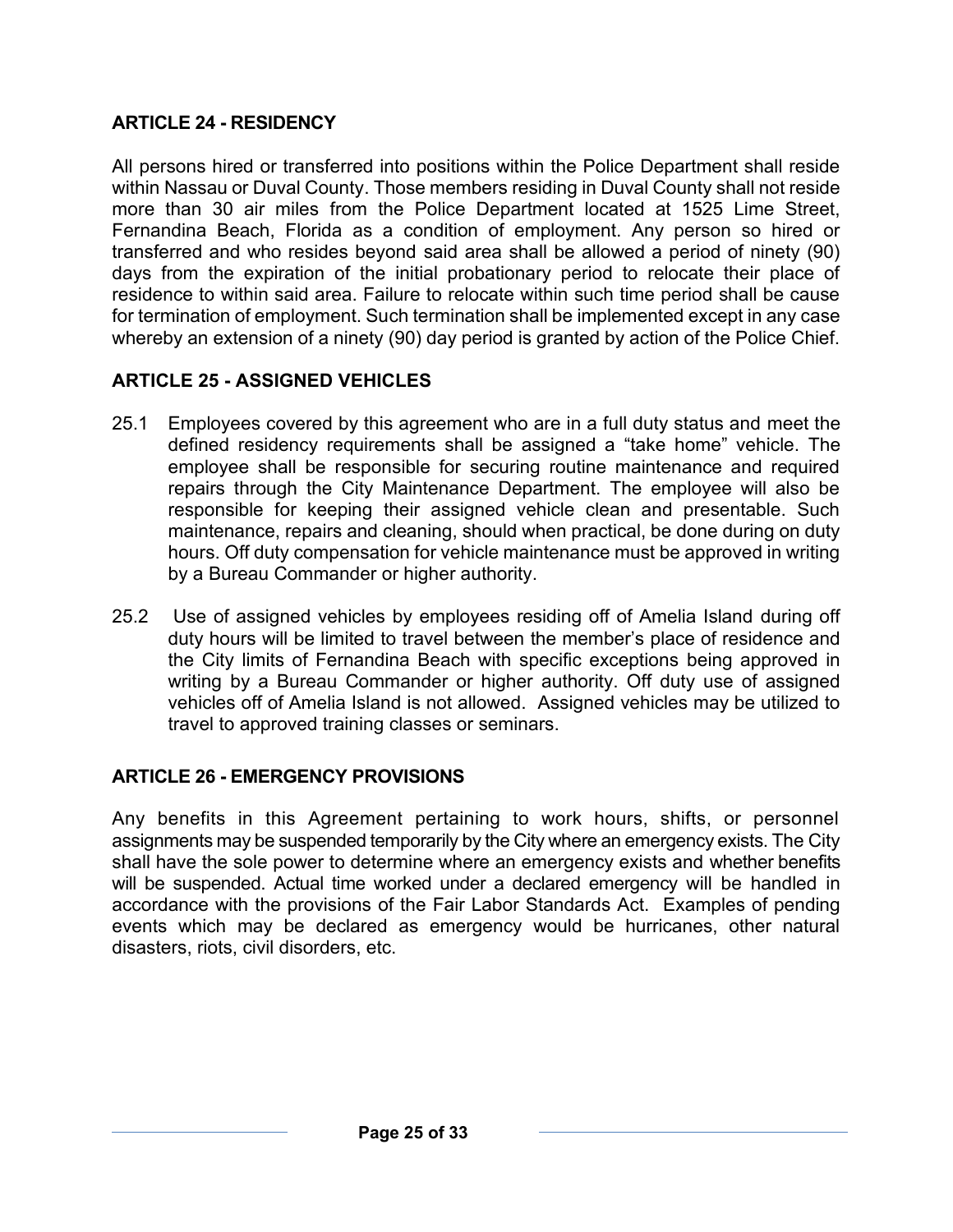## **ARTICLE 27 – PENSION**

There is a Police Officer and Fire Fighter Pension Board of Trustees that administer a pension plan for eligible Police Department employees. The pension plan is periodically reviewed by the Board of Trustees and their actuary. The employees' pension contribution shall be mutually agreed upon by the employees, the Pension Board and the City.

## **ARTICLE 28 - PROMOTIONS**

- 28.1 Effective October 1, 2020, the City agrees to create the position of police corporal which will serve to assist a sergeant in Patrol or Investigations. The pay of a police officer promoted to a police corporal will receive an hourly base pay increase of 7.5%. The pay for a police corporal promoted to a police sergeant will receive an hourly base pay increase of 7.5%.
- 28.2 Police officers will be eligible to promote to police corporal and only police corporals will be eligible to promote to police sergeant. All other promotional criteria will be laid out in the policies of the Fernandina Beach Police Department and will be implemented subject to ratification by the CFPBA. Promotional criteria can change from time to time as long as it is ratified by the CFPBA.
- 28.3 A newly promoted employee's probationary period shall be for a period of ninety (90) work days from the effective date of the promotion. This period is equivalent to approximately six (6) months. For the purpose of this article, leave days of any type will not be considered a work day.

### **ARTICLE 29 - OFF-DUTY EMPLOYMENT**

All off-duty employment requests must be submitted for approval by the Chief of Police or his designee. In an off-duty law enforcement employment situation when a Police Officer is employed by a private agency, Workers' Compensation will only take effect when the Police Officer is working in the course and scope of police-related work. The parties agree that no request shall be unreasonably denied.

Any other claims arising out of any other situations in those off-duty employment situations will be covered by the private employing agency under the private agency's Workers' Compensation Plan.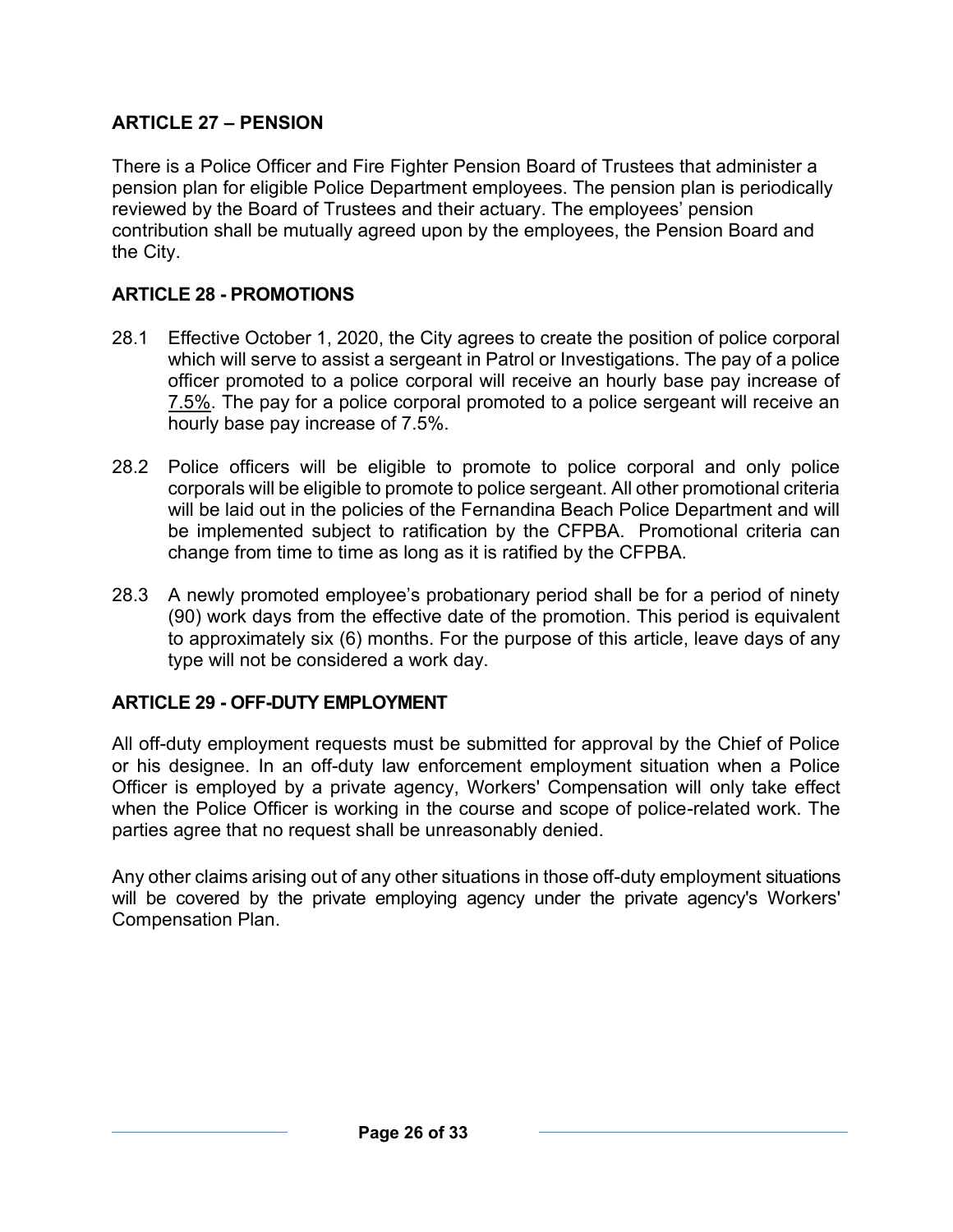#### **ARTICLE 30 - LABOR MANAGEMENT COMMITTEE**

- 30.1 There shall be a Labor Management Committee established to consist of the Police Chief, and one member appointed by the Chief, the Union representative, and one member appointed by the Union representative. The purpose of this committee shall be to meet and confer concerning problems of a general nature which may from time to time arise in the Police Department, to promote the harmonious operation of the department and make recommendations to the Chief concerning resolution of any such problems. The committee will meet at a mutually acceptable time, place, and date set by the Chief. Recommendations of the committee will be advisory in nature only.
- 30.2 The Chief agrees that if the Union representative, while on duty, desires to appear before a scheduled Commission meeting, at which discussions concerning terms or conditions of employment or contract negotiations which affect Bargaining Unit members are to be held, then he may be allowed to attend without loss of pay, after first receiving permission from the Chief or his designated representative. In no case will premium pay be granted for attendance as described above. Any time required for such attendance shall be deducted from the time pool.

#### **ARTICLE 31 - DURATION, MODIFICATION AND RENEGOTIATION**

The Articles of this Agreement shall be in full force and effect as of the 1<sup>st</sup> day of October, 2022 and shall remain in full force and effect until the last day of September, 2025, and thereafter from year to year unless notice is given in writing by either party to the other at least ninety (90) days prior to the expiration date or any anniversary thereafter of intent to modify or change this Agreement.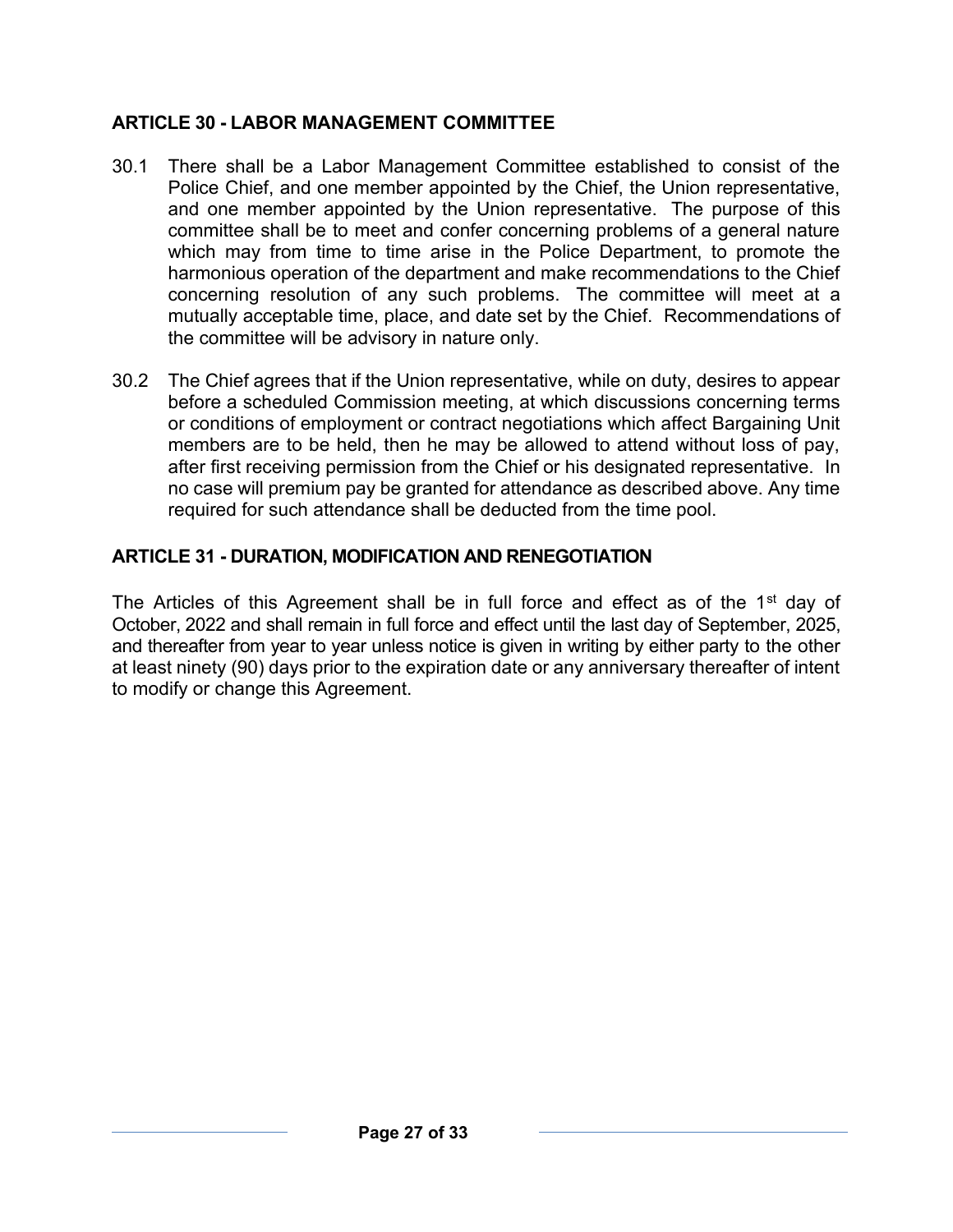SIGNATURE PAGE

Markhospioth

CHIEF OF POLICE CHIEF OF POLICE Mark K. Foxworth **Dale Martin** Dale Martin

 $\blacksquare$ 

AND

ATTEST: APPROVED AS TO FORM

LEGALITY:

Caroline Best

 $\sim$   $\sim$   $\sim$ 

CITY CLERK CITY ATTORNEY<br>Caroline Best Caroline Best Caroline Bach

COASTAL FLORIDA POLICE BENEVOLENT ASSOCIATED, INCORPORATED

 $\overline{\mathcal{L}}$  ,  $\overline{\mathcal{L}}$  ,  $\overline{\mathcal{L}}$ 

\_\_\_\_\_\_\_\_\_\_\_\_\_\_\_\_\_\_\_\_\_\_\_\_\_\_\_\_\_\_\_\_\_\_\_

AUTHORIZED REPRESENTATIVE Jon Hepler

ATTEST: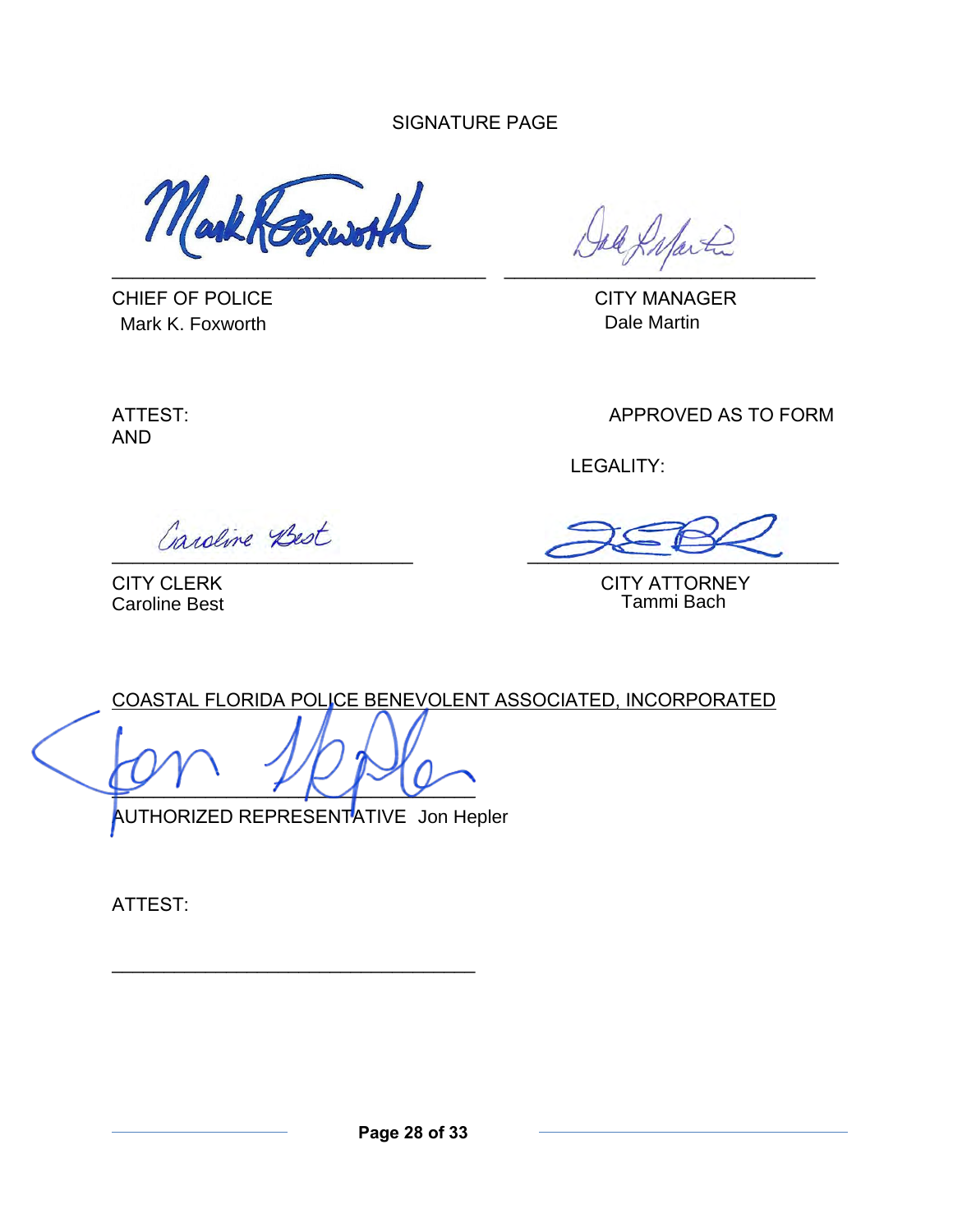# Appendix "A"

# **GRIEVANCE FORM**

| Employee Name: _________________________________                                 | Date: |
|----------------------------------------------------------------------------------|-------|
|                                                                                  |       |
|                                                                                  |       |
|                                                                                  |       |
|                                                                                  |       |
|                                                                                  |       |
|                                                                                  |       |
|                                                                                  |       |
| Employee signature<br>representative                                             | Union |
| Name of City representative receiving grievance_________________________________ |       |
| Date of receipt of grievance by City representative_____________________________ |       |
|                                                                                  |       |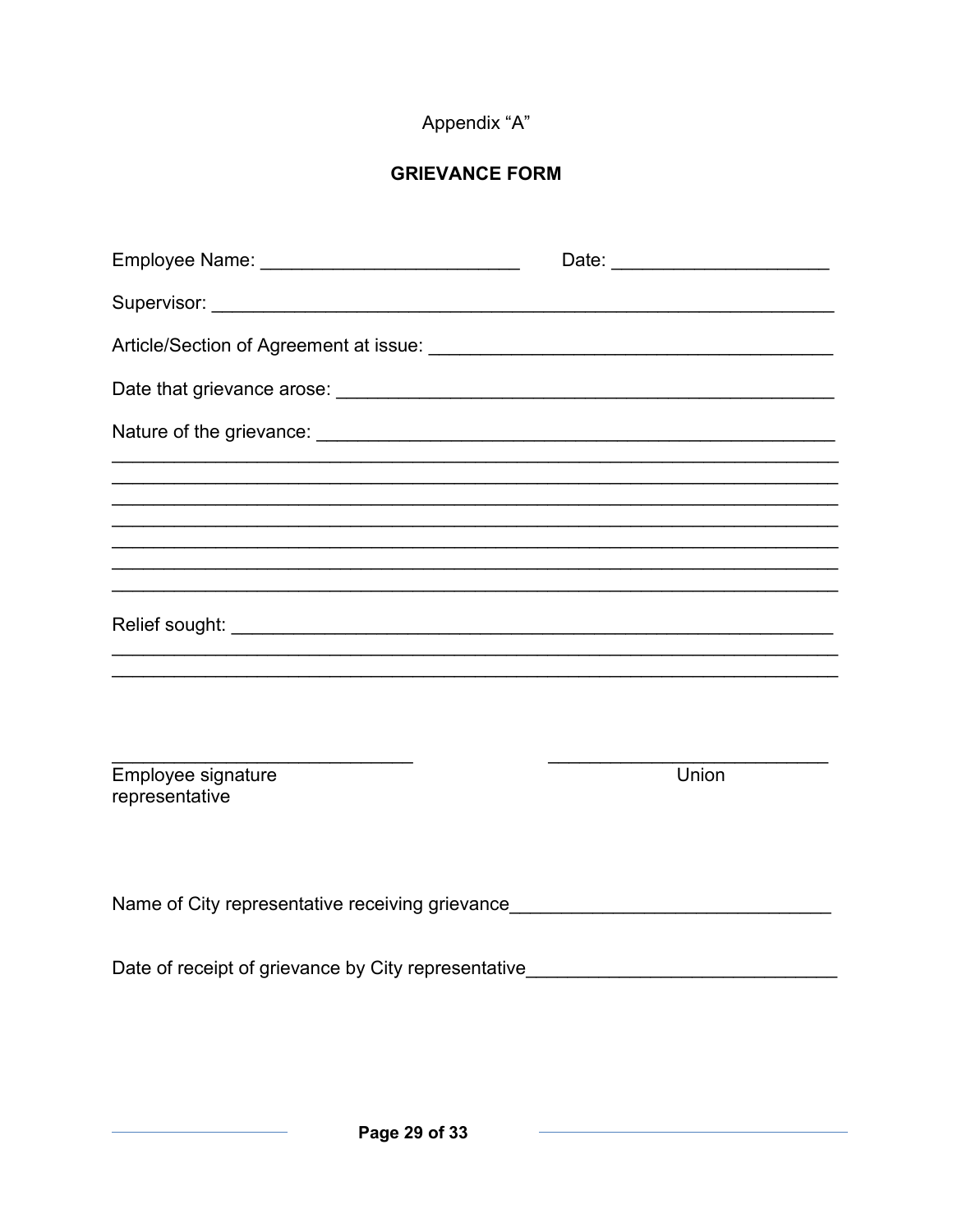# **APPENDIX "B" POLICE OFFICER STEP PLAN**

Years

of

Service

OFFICER 2022

| START | \$50,000 |       |
|-------|----------|-------|
| 1     | \$51,000 | 2.00% |
| 2     | \$51,765 | 1.50% |
| 3     | \$52,541 | 1.50% |
| 4     | \$53,330 | 1.50% |
| 5     | \$55,996 | 5.00% |
| 6     | \$57,116 | 2.00% |
| 7     | \$57,973 | 1.50% |
| 8     | \$58,842 | 1.50% |
| 9     | \$59,725 | 1.50% |
| 10    | \$63,308 | 6.00% |
| 11    | \$64,575 | 2.00% |
| 12    | \$65,543 | 1.50% |
| 13    | \$66,526 | 1.50% |
| 14    | \$67,524 | 1.50% |
| 15    | \$70,901 | 5.00% |
| 16    | \$72,319 | 2.00% |
| 17    | \$73,403 | 1.50% |
| 18    | \$74,504 | 1.50% |
| 19    | \$75,622 | 1.50% |
| 20    | \$79,403 | 5.00% |
| 21    | \$80,991 | 2.00% |
| 22    | \$82,206 | 1.50% |
| 23    | \$83,439 | 1.50% |
| 24    | \$84,691 | 1.50% |
|       |          |       |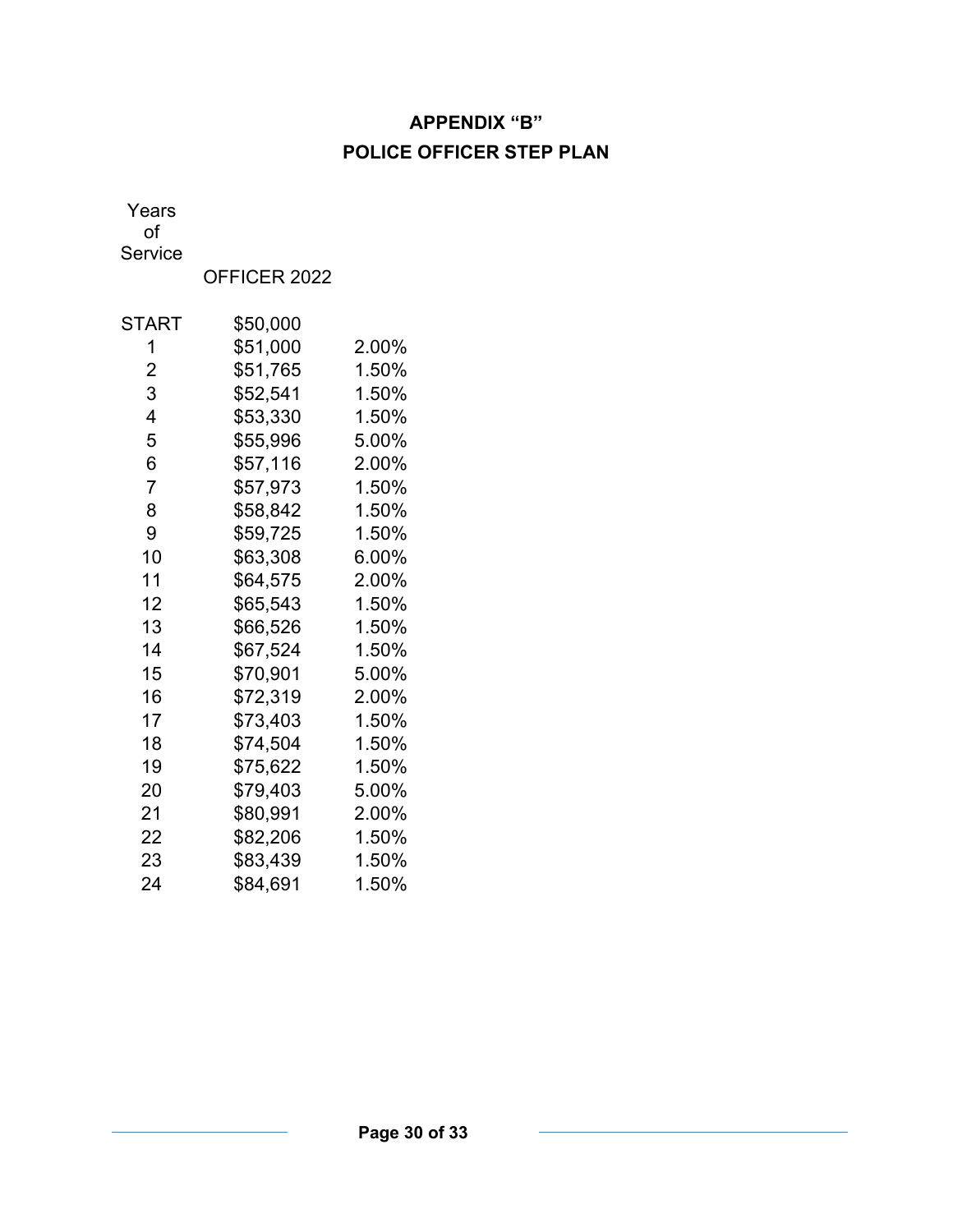# **APPENDIX "B" POLICE CORPORAL STEP PLAN**

| Years of<br>Service |                  |       |
|---------------------|------------------|-------|
|                     | CORPORAL<br>2022 |       |
| 5                   | \$60,196         |       |
| 6                   | \$61,400         | 2.00% |
| $\overline{7}$      | \$62,321         | 1.50% |
| 8                   | \$63,256         | 1.50% |
| 9                   | \$64,204         | 1.50% |
| 10                  | \$68,057         | 6.00% |
| 11                  | \$69,418         | 2.00% |
| 12                  | \$70,459         | 1.50% |
| 13                  | \$71,516         | 1.50% |
| 14                  | \$72,589         | 1.50% |
| 15                  | \$76,218         | 5.00% |
| 16                  | \$77,742         | 2.00% |
| 17                  | \$78,909         | 1.50% |
| 18                  | \$80,092         | 1.50% |
| 19                  | \$81,294         | 1.50% |
| 20                  | \$85,358         | 5.00% |
| 21                  | \$87,065         | 2.00% |
| 22                  | \$88,371         | 1.50% |
| 23                  | \$89,697         | 1.50% |
| 24                  | \$91,042         | 1.50% |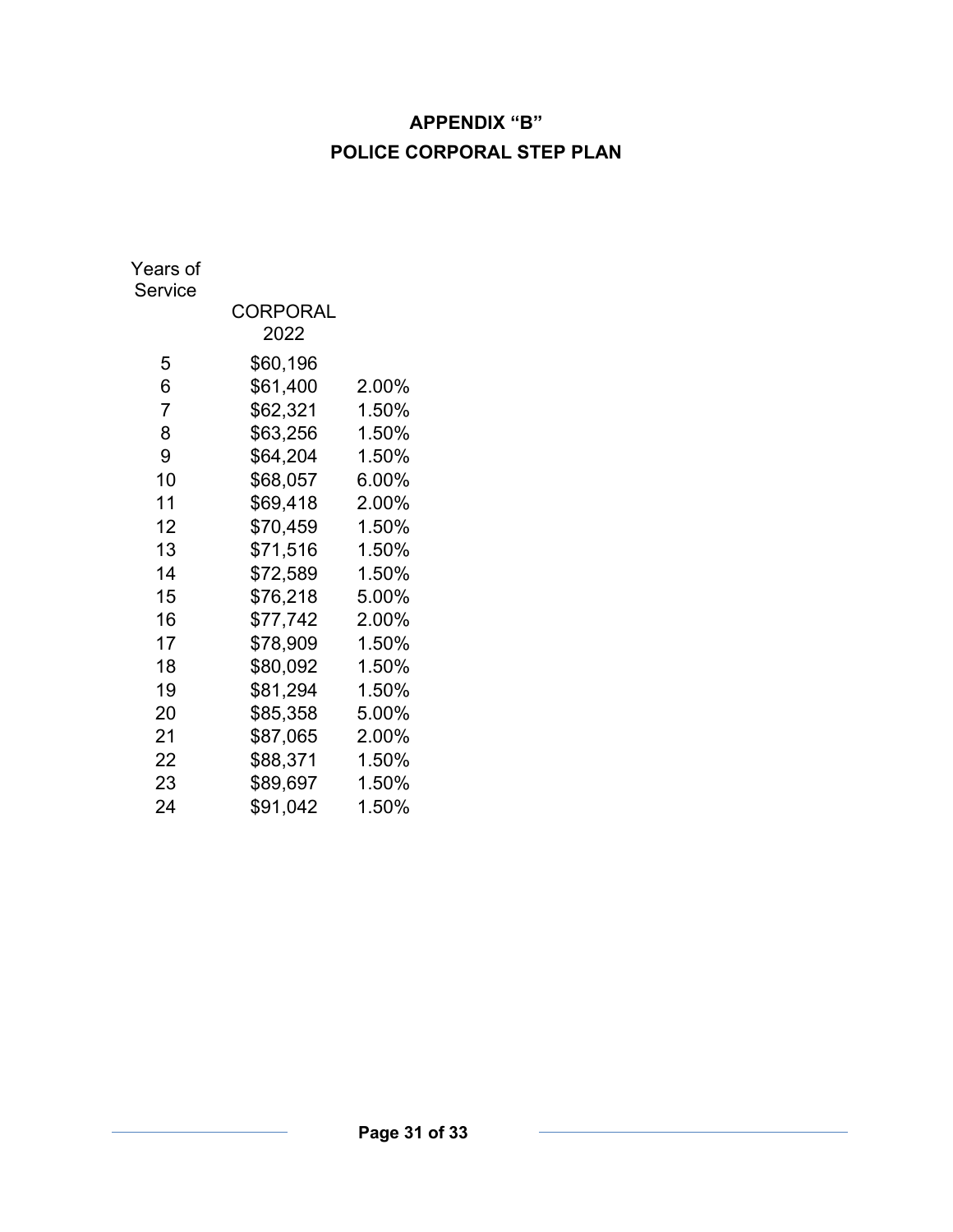# **APPENDIX "B" POLICE SERGEANT STEP PLAN**

Years of Service

| 6  | \$66,005 | $2.00\%$ |
|----|----------|----------|
| 7  | \$66,995 | 1.50%    |
| 8  | \$68,000 | 1.50%    |
| 9  | \$69,020 | 1.50%    |
| 10 | \$73,161 | 6.00%    |
| 11 | \$74,624 | 2.00%    |
| 12 | \$75,743 | 1.50%    |
| 13 | \$76,880 | 1.50%    |
| 14 | \$78,033 | 1.50%    |
| 15 | \$81,934 | 5.00%    |
| 16 | \$83.573 | 2.00%    |
| 17 | \$84,827 | 1.50%    |
| 18 | \$86,099 | 1.50%    |
| 19 | \$87,391 | 1.50%    |
| 20 | \$91,760 | 5.00%    |
| 21 | \$93,595 | 2.00%    |
| 22 | \$94,999 | 1.50%    |
| 23 | \$96,424 | 1.50%    |
| 24 | \$97,871 | 1.50%    |